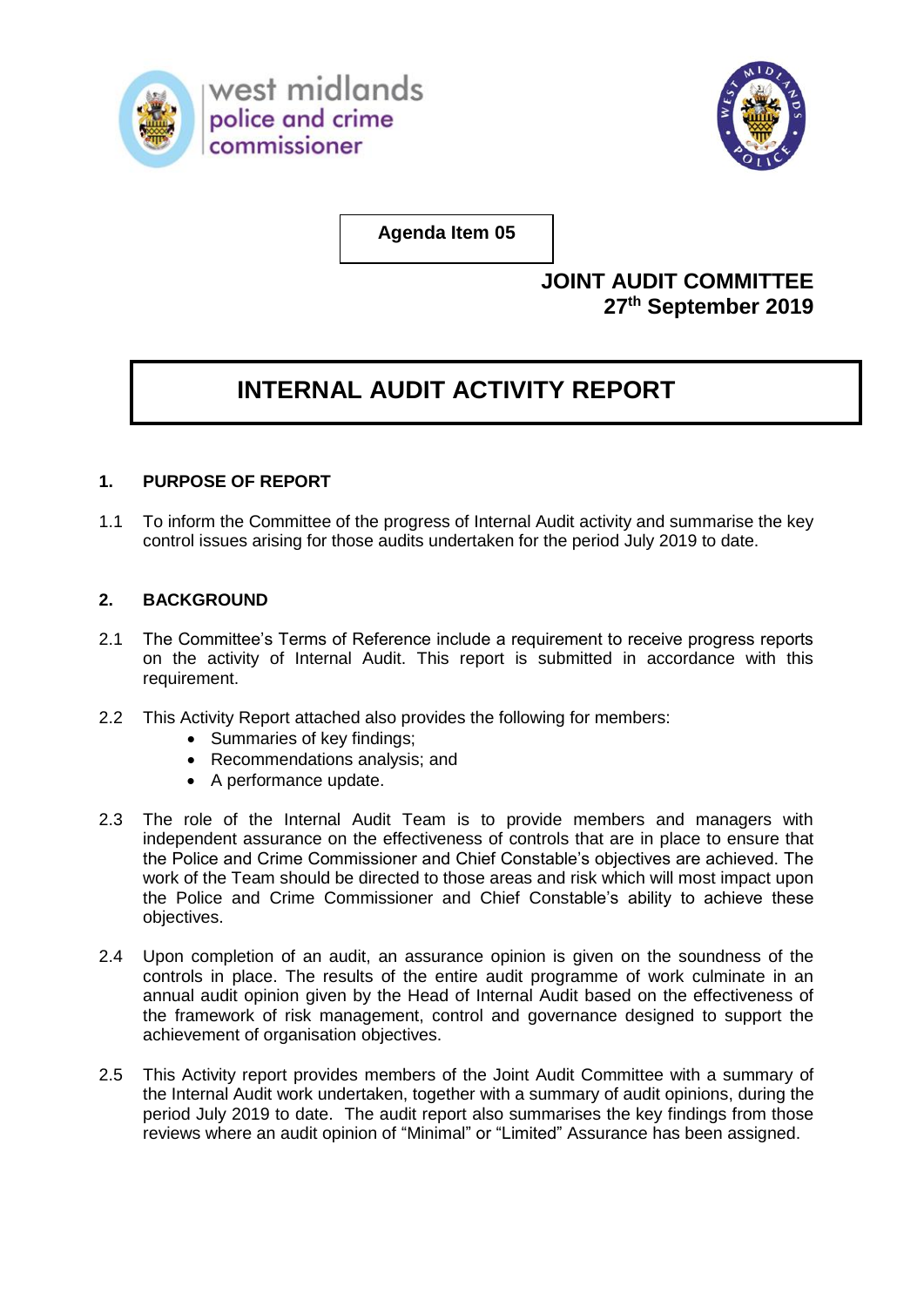## **3. PROGRESS SUMMARY**

3.1 An audit opinion is provided as part of each Internal Audit report. It is derived from the work undertaken during the audit and is intended to provide assurance about the internal controls in place in that system or particular activity. The audit opinions currently used are:



3.2 Table 1 details those audits that have been finalised since the previous report to the Committee in June 2019, along with details of the opinions given.

**Table 1: Assurance Work Completed in the period March 2019 to date**

| No.            | <b>Audit Review</b>                                | <b>Assurance Opinion</b> |
|----------------|----------------------------------------------------|--------------------------|
|                | Mental Health                                      | Limited                  |
| 2              | Force Response                                     | Reasonable               |
| 3              | <b>Debtors</b>                                     | Reasonable               |
| $\overline{4}$ | Duty Management System - pre-implementation review | Reasonable               |
| 5              | Appropriate Adults                                 | Limited                  |
| 6              | PPU Child Conferencing                             | Reasonable               |
|                | Centre for Applied Automation                      | Reasonable               |

- 3.3 Summaries of key findings from those reviews where an audit opinion of "Minimal" or "Limited" has been assigned are provided in *Appendix 1*. Also provided at *Appendix 2*  is a summary of progress against planned activity, which details the status of each review to be completed during 2018/19. This will be considered when forming the annual audit opinion.
- 3.4 In addition to the audits finalised during the period, the following audits are nearing completion with draft reports issued and management comments awaited:
	- Asset Management personal issue devices
	- Missing Persons
	- IT Strategy
	- CTU Business Support

## **4. RECOMMENDATION ANALYSIS**

4.1 Recommendations are made based on the level of risk posed by the weakness identified. The current ratings used for ranking recommendations are:



4.2 Internal Audit follow-up recommendations to ensure they have been implemented. All recommendations are followed up six months following the date the final audit report is issued to establish progress in implementing the recommendations. Any that remain outstanding following the six month follow-up review continue to be followed-up every three months until confirmation is received of implementation.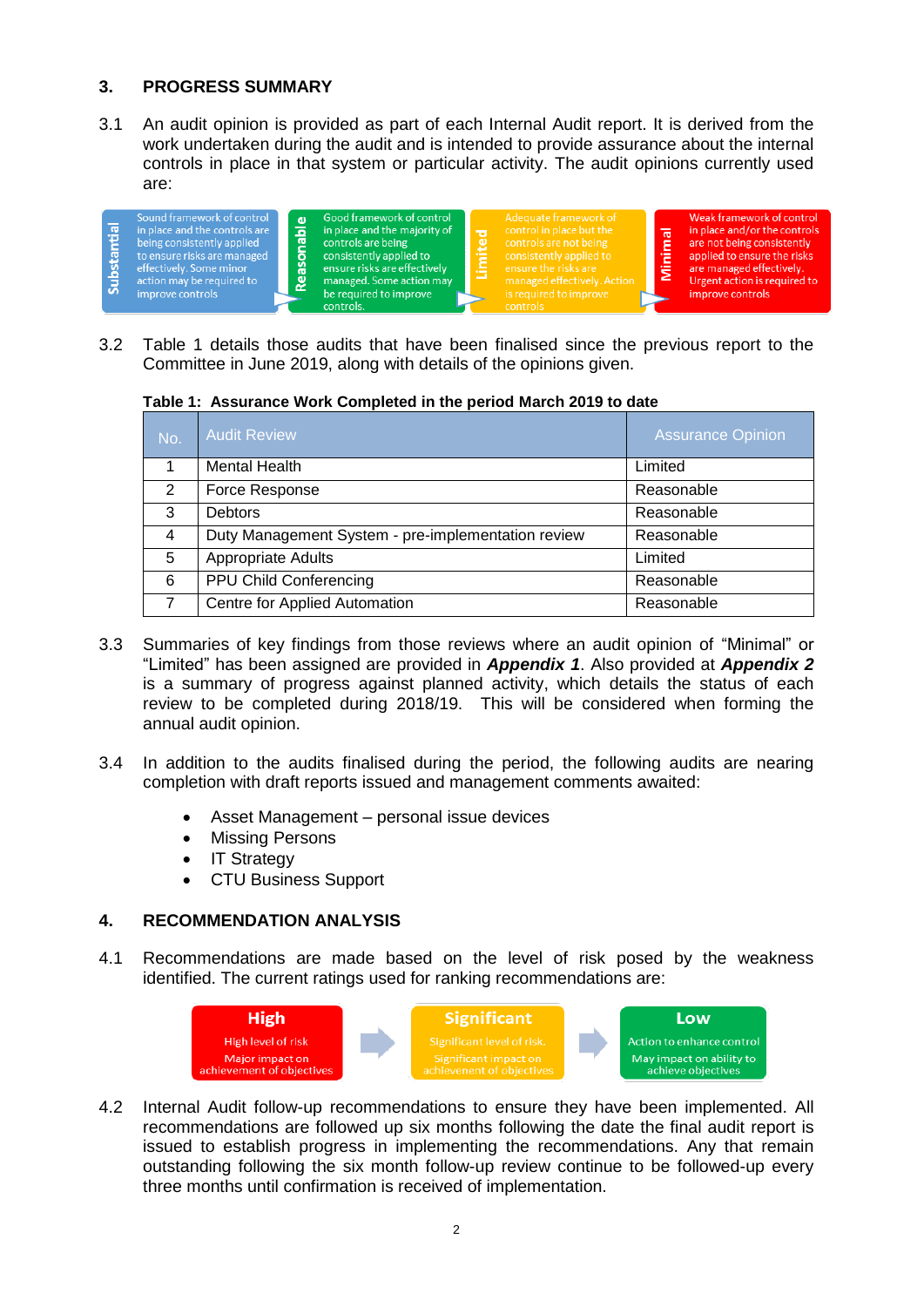4.3 A number of follow-up reviews have commenced during 2019/20. 26 audits have been followed up to date, which are summarised in Table 2 below.

|                | $1$ abic 2 – Anarysis or Follow-Op Addits dhackakon daring 2019/20<br><b>Follow-Up Audit</b> | <b>Total</b>   | Implemented             | Redundant/      | <b>Partially</b>   | <b>Not</b>         |
|----------------|----------------------------------------------------------------------------------------------|----------------|-------------------------|-----------------|--------------------|--------------------|
|                |                                                                                              | <b>Recs</b>    |                         | <b>Risk</b>     | <b>Implemented</b> | <b>Implemented</b> |
|                |                                                                                              |                |                         | <b>Accepted</b> |                    |                    |
| $\mathbf{1}$   | Force risk management                                                                        | 4              | 3                       |                 |                    | 1                  |
|                | arrangements                                                                                 |                |                         |                 |                    |                    |
| 2              | <b>Information Sharing Agreements</b><br>(x2)                                                | $\overline{4}$ | 4                       |                 |                    |                    |
| 3              | Intelligence Management and<br>Tasking                                                       | 2              | 2                       |                 |                    |                    |
| 4              | <b>BWV Benefits Realisation (x2)</b>                                                         | 4              | 3                       |                 | 1                  |                    |
| 5              | Body Worn Video (x2)                                                                         | 11             | 10                      |                 | 1                  |                    |
| 6              | <b>DSU &amp; Co-operating Offenders</b><br>Unit                                              | 1              | $\mathbf{1}$            |                 |                    |                    |
| $\overline{7}$ | WMP2020 Project Reviews                                                                      | $\overline{7}$ | 7                       |                 |                    |                    |
| 8              | <b>Bank Reconciliation</b>                                                                   | 4              | 1                       |                 | $\overline{2}$     | 1                  |
| 9              | Contract Management (3rd)                                                                    | 9              | $\overline{5}$          |                 | 3                  | $\mathbf{1}$       |
| 10             | Payroll                                                                                      | 8              | 8                       |                 |                    |                    |
| 11             | Use of consultants                                                                           | $\overline{2}$ |                         | $\overline{2}$  |                    |                    |
| 12             | Application of THRIVE+                                                                       | 8              | 4                       |                 |                    | 4                  |
| 13             | <b>Public Protection Unit</b>                                                                | 6              | 4                       |                 | $\overline{2}$     |                    |
| 14             | Pensions                                                                                     | 6              | 5                       |                 | $\mathbf{1}$       |                    |
| 15             | Workforce Planning, Diversity and<br>inclusion                                               | $\overline{3}$ | 1                       |                 |                    | 2                  |
| 16             | Victims Code Compliance                                                                      | 8              | 8                       |                 |                    |                    |
| 17             | <b>Custody Visitors Scheme</b>                                                               | 9              | 3                       |                 |                    | 6                  |
| 18             | <b>NUMS</b>                                                                                  | 5              | $\overline{1}$          |                 | 3                  | $\overline{1}$     |
| 19             | Civil contingencies (x2)                                                                     | 3              | 3                       |                 |                    |                    |
| 20             | <b>GDPR Readiness review - Force</b>                                                         | $\overline{5}$ | $\overline{3}$          |                 |                    | $\overline{2}$     |
| 21             | Health & Safety                                                                              | 5              | $\overline{5}$          |                 |                    |                    |
| 22             | <b>Digital Experience for Citizens</b><br>(2 <sup>nd</sup> )                                 | $\overline{2}$ | $\overline{1}$          |                 | 1                  |                    |
| 23             | Budgetary control                                                                            | 3              | $\overline{\mathbf{c}}$ |                 |                    | 1                  |
| 24             | <b>Treasury Management</b>                                                                   | $\overline{2}$ | $\overline{2}$          |                 |                    |                    |
| 25             | <b>Disclosure</b>                                                                            | $\overline{4}$ | $\overline{4}$          |                 |                    |                    |
| 26             | Force Governance Arrangements                                                                | 4              | 3                       |                 |                    | 1                  |
|                | <b>Total</b>                                                                                 | 129            | 93                      | $\overline{2}$  | 14                 | 20                 |

### **Table 2 – Analysis of Follow-Up Audits undertaken during 2019/20**

- 4.4 Table 2 identifies an 83% implementation rate (fully and partially) for those audits followed-up to date during 2019/20. The recommendations still outstanding will continue to be monitored in line with agreed processes.
- 4.5 A number of follow-up reviews are in progress, pending management feedback and supporting evidence confirming implementation of medium and high rated recommendations. These are detailed in *Appendix 3,* which also summarises the status of recommendations of those audits completed in 2019/20 and any outstanding from previous years. Some recommendations are not yet due for follow-up, and an indication of the proposed follow-up dates is provided.
- 4.6 A summary of the recommendations agreed with management analysed over the last few years is provided in Table 3.

|               | <b>Number agreed</b> |         |         |  |  |  |  |  |  |  |
|---------------|----------------------|---------|---------|--|--|--|--|--|--|--|
| <b>Rating</b> | 2017/18              | 2018/19 | 2019/20 |  |  |  |  |  |  |  |
| High          |                      |         |         |  |  |  |  |  |  |  |
| Medium        | 84                   | 70      | 20      |  |  |  |  |  |  |  |
| Low           | 52                   | 59      | 21      |  |  |  |  |  |  |  |
| Total         | 143                  | 130     |         |  |  |  |  |  |  |  |

#### **Table 3 – Breakdown of Recommendations 2017/18 to 2019/20**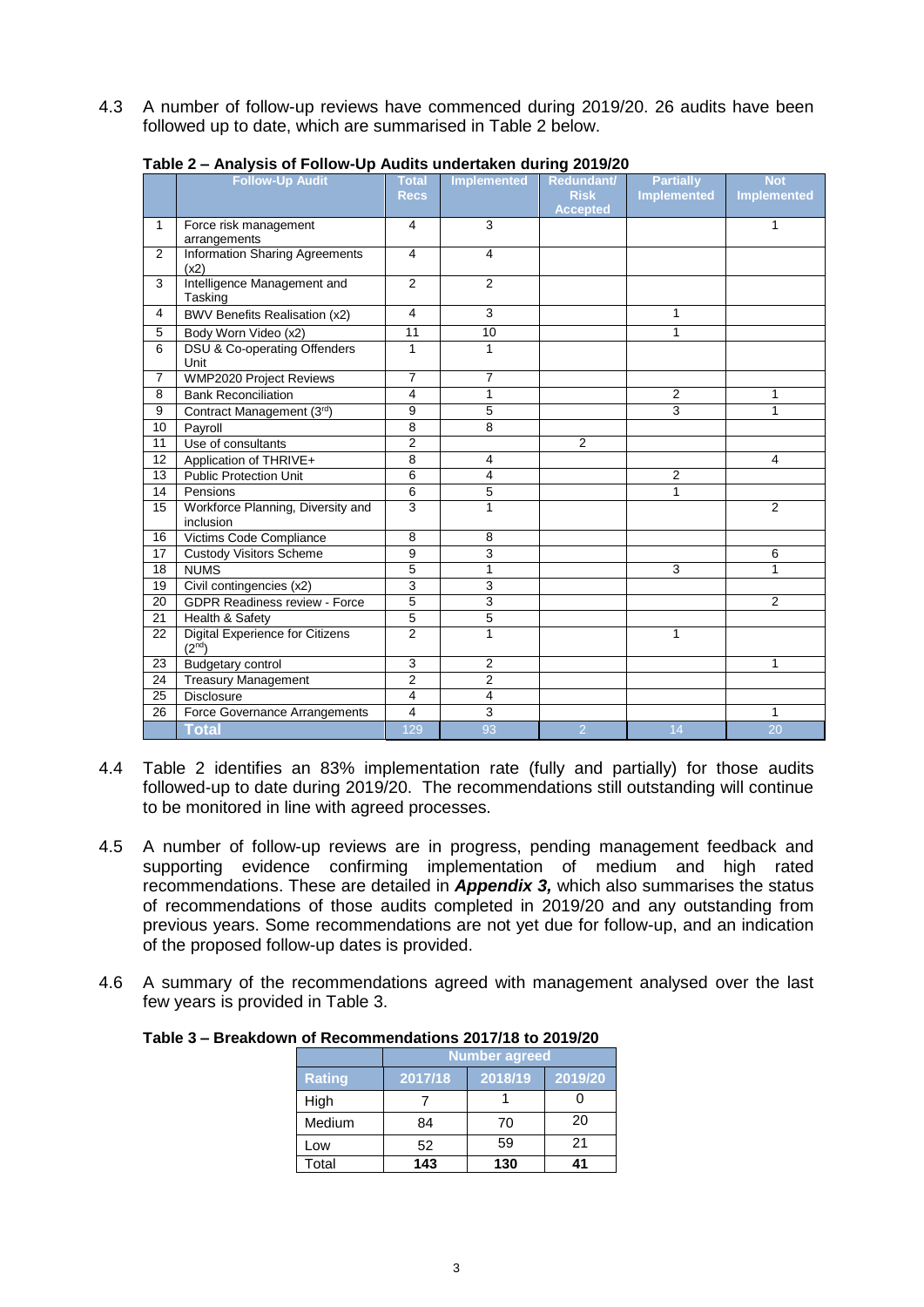4.7 The current position of the high and medium rated recommendations is provided below.

| -                                                                                                                   |         |         |         |         |              |  |  |  |  |  |
|---------------------------------------------------------------------------------------------------------------------|---------|---------|---------|---------|--------------|--|--|--|--|--|
|                                                                                                                     | 2016/17 | 2017/18 | 2018/19 | 2019/20 | <b>Total</b> |  |  |  |  |  |
| <b>Total Number</b>                                                                                                 | 58      | 91      | 71      | 20      | 240          |  |  |  |  |  |
| Total not yet due to be Followed-<br>up/Follow-up in progress                                                       | 0       | 3       | 44      | 20      | 67           |  |  |  |  |  |
| <b>Total Followed-up Concluded</b>                                                                                  | 58      | 88      | 27      |         | 173          |  |  |  |  |  |
| Of Which:-                                                                                                          |         |         |         |         |              |  |  |  |  |  |
| <b>Total Implemented</b>                                                                                            | 43      | 70      | 15      |         | 128          |  |  |  |  |  |
| Total Redundant*/risk accepted                                                                                      | 13      | 9       |         |         | 22           |  |  |  |  |  |
| Total Outstanding after follow-up                                                                                   | 2       | 9       | 12      |         | 23           |  |  |  |  |  |
| *Redundant are recommendations that are no longer relevant or recommendations have been superseded by a later audit |         |         |         |         |              |  |  |  |  |  |

**Table 4 – Status of High/Medium Recommendations**

4.8 Of the 173 significant recommendations followed-up to date, 128 (74%) have been implemented. Full details of the 23 recommendations that remain outstanding and the latest progress updates are detailed in *Appendix 4*. The latest update confirms progress is being made on the majority of these recommendations.

## **5. OTHER AREAS OF ACTIVITY**

- 5.1 In addition to planned Internal Audit work that require assurance levels to be assessed, other planned work relates to those areas of activity that support and underpin the overall concept of internal control and proactive advice work. During the period covered by this report, the other areas of activity undertaken are as follows:
	- **National Fraud Initiative (NFI)** In January and March 2019 Internal Audit received data relating to creditors, payroll and pensions from the Cabinet Office for the 2018/19 NFI exercise. Investigations are continuing into the recommended matches, with priority given to the strongest matches. Immediate action was taken in January to stop any continuing payments relating to deceased pensioners pending confirmation of death and to date £16,098 of overpayments has been identified which Pensions Services are pursuing. High rated creditor matches have also been investigated and to date £3,549 in duplicates has been identified through the NFI exercise that the force is currently in the process of recovering.
	- **Liaison meetings with WMP2020 Programme Management Office** as a result of common themes internal audit has identified in new projects and system implementation, a liaison meeting was held with the Programme Management Office to feedback those themes for consideration into future projects. These themes include user access, training and management reporting. This was a very useful meeting were learning was shared and discussions were held around ongoing learning from internal audits. As a result, further regular liaison meetings have been established.

## **6. PERFORMANCE**

6.1 The performance of internal audit is measured against a set of Key Performance Indicators. The KPIs are set out in Table 5 along with actual to date for 2019/20. The audit coverage is slightly below the pro-rata target for this time of year. This is anticipated as the earlier part of the year is heavily weighted to planning, preparation and commencing audits, with more reports being issued in the latter months.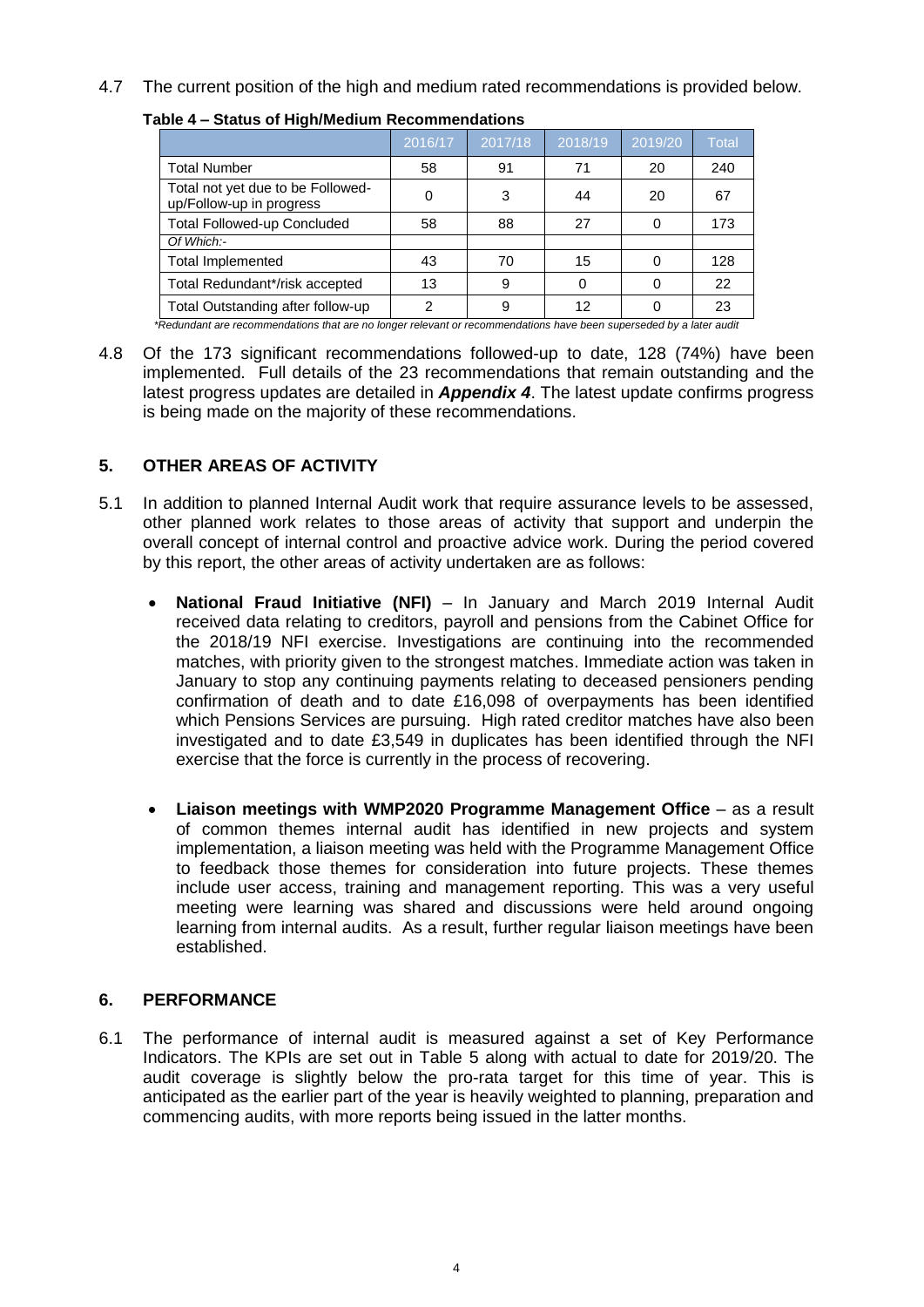#### **Table 5 – KPI data 2019/20**

| <b>KPI Description</b>       | <b>Narrative</b>                                                                                  | <b>Annual</b><br><b>Target</b> | <b>Actual</b><br>2019/20 |
|------------------------------|---------------------------------------------------------------------------------------------------|--------------------------------|--------------------------|
| <b>Output Indicators:</b>    |                                                                                                   |                                |                          |
| <b>Audit Coverage</b>        | % of Audit Plan Delivered.                                                                        | 90%                            | 31%                      |
| <b>Report Production</b>     | Completion of Draft Audit Report within<br>10 working days.                                       | 95%                            | 100%                     |
| <b>Report Production</b>     | Completion of Final Report within 5<br>days of agreement of the draft.                            | 95%                            | 100%                     |
| <b>Audit Recommendations</b> | Recommendations accepted v made.                                                                  | 100%                           | 100%                     |
| <b>Quality Indicators:</b>   |                                                                                                   |                                |                          |
| <b>Client Satisfaction</b>   | % of Post Audit Questionnaires in<br>which management have responded as<br>"Very Good" or "Good". | 95%                            | 99%                      |

## **7. RECOMMENDATIONS**

7.1 The Committee to note the material findings in the attached Internal Audit Activity Report and the performance of the Internal Audit Service.

## **CONTACT OFFICER**

Name: Lynn Joyce

Title: Head of Internal Audit

**BACKGROUND DOCUMENTS**

None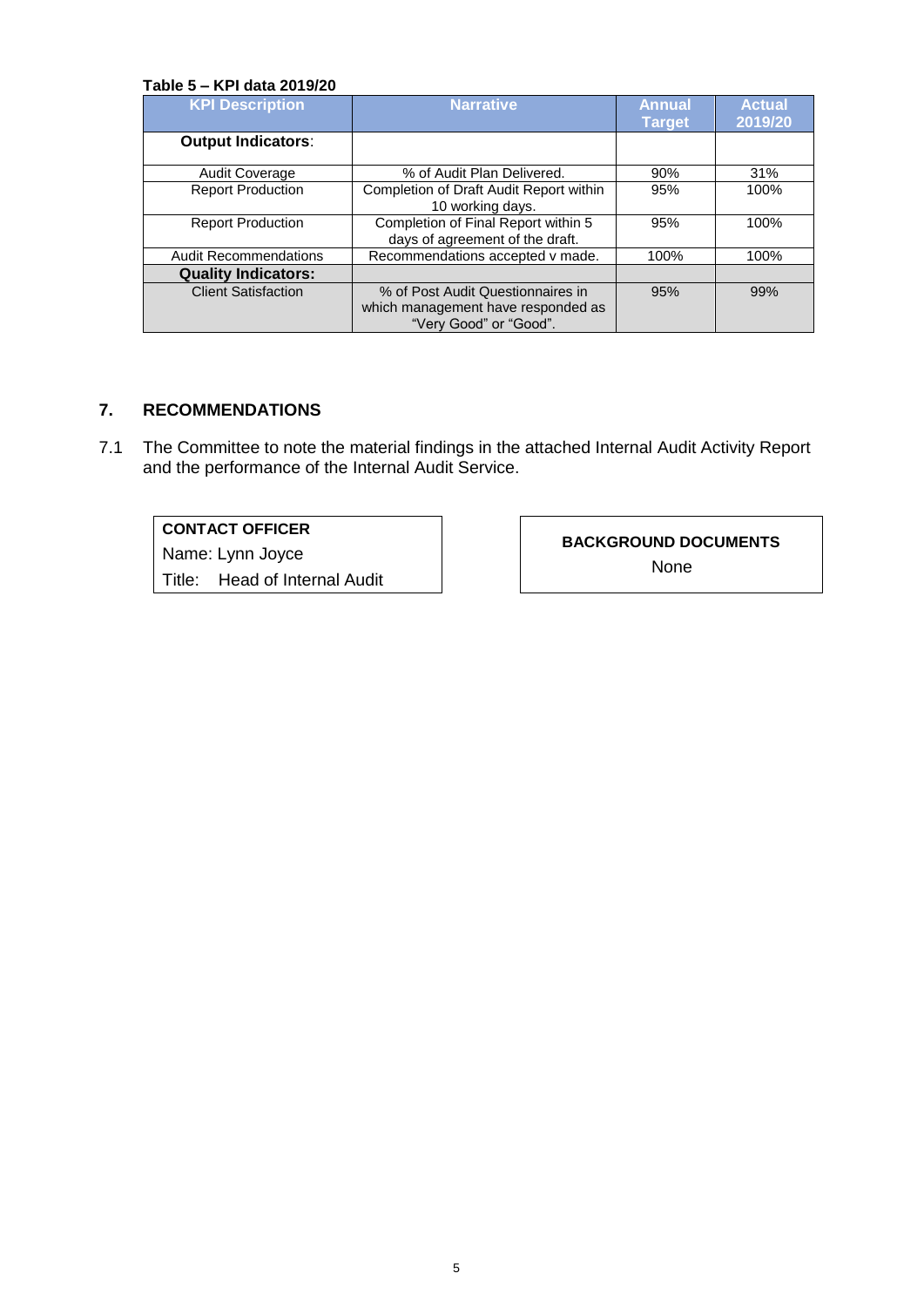## **APPENDIX 1 - Summaries of Completed Audits with Limited or Minimal Opinion**

### **1 Mental Health**

This audit aimed to provide assurances that legislative changes and supporting guidance are being adhered to and adequate arrangements are in place to effectively provide mental health support. The review included training for officers and staff on mental health, governance and partnership arrangements, processes for identifying, supporting and managing people with mental health disorders, and performance monitoring and review processes.

The key findings of the review are as follows:

- The completion rates for the College of Policing mandatory NCALT training package 'Mental Health and the Police' is poor, with only around 25% of required police officers completing the course. The police staff roles that are required to complete the training have not been defined, but when completion rates for Custody, Witness Care and Contact Handling staff were reviewed, completion rates were low, at around 8%.
- The SME's are currently not attending the Mental Health Delivery Board which is the forum where external inspections of partners is discussed. This gap may impact on WMP's ability to contribute to and action recommendations arising from external partnership inspections, including how the recommendations are incorporated into the WMP governance structure to ensure they are progressed and monitored.
- Currently when Force Contact receive calls from the public there is no initial classification to capture if the call is mental health related in Oasis. This results in an inconsistent approach in how mental health calls are classified and impacts on identifying mental health related calls for service.
- A review of a sample of mental health related logs questioned whether police attendance was necessary, especially in relation to calls being received from health services where they have powers and responsibilities under the Mental Health Act. Internal Audit were informed that mental health teams are requesting WMP undertake safe and well checks for individuals when it is near the end of their working hours, with one of the logs reviewed supporting this. No information is currently being collected by the Force to analyse and share this issue with partners for transparency purposes and to increase partner accountability.
- When Liaison and Diversion (L&D) engage with detainees in custody, L&D staff should have access to the custody system to update records with outcomes. From reviewing a sample of custody records it was evident that L&D were not consistently updating the records so it was unclear what action is being taken and if there are any issues that custody staff need to be aware of to revise the detainees risk assessment and effectively manage the risk of the detainee whilst in custody.
- Delays occur in Crisis Teams attending Custody to complete a mental health assessment and also in locating a bed in a place of safety. These delays can impact on the duration of the persons detention under PACE. To capture such delays and escalation protocols applied, a control record has been introduced, to be completed by PACE Inspectors. As the use of the control record is in its infancy there is currently no oversight through the force governance structure to confirm that escalation protocols are being applied consistently when issues occur and also to share, address and resolve working practices with partners.
- The annual data return to the Home Office on the use of Section 135/6 of the Mental Health Act and a police station being used as a place of safety was reviewed. It was identified that there were a small number of instances where a police station had been used as an interim measure to hold the person whilst awaiting conveyance to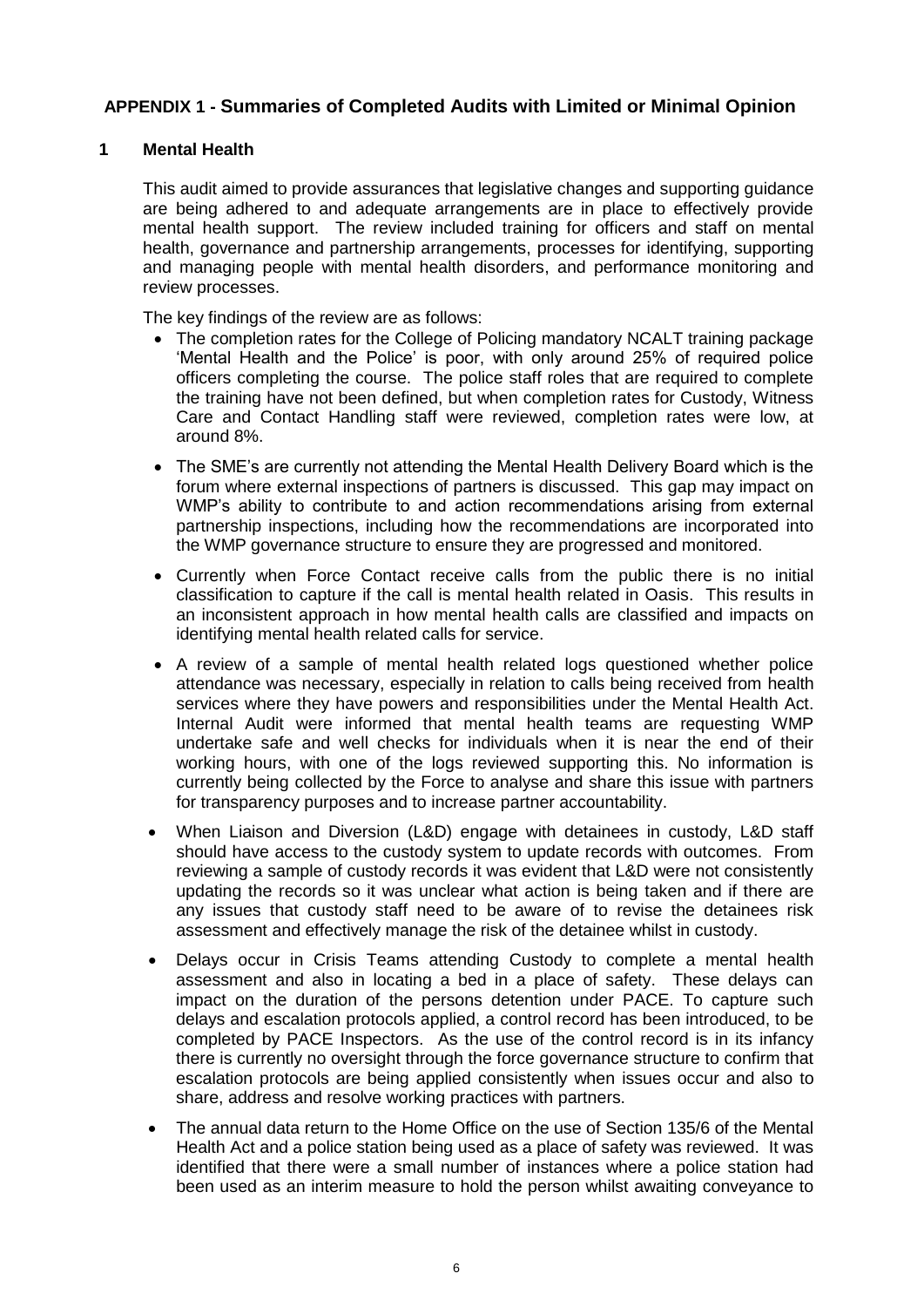a health based place of safety. With the police station being used in this manner, there is an increased risk that legislative requirements are not being met and the risk, care and control issues for the vulnerable person are not being managed and arrangements adequately recorded.

In response to the issues above management have agreed a series of actions, which includes the following:

- As part of the current policy review a proposal for a communications strategy, training programme and engagement event with partners is being drafted for Force Executive Team (FET) consideration.
- The mandated completion of the NCalt package 'Mental Health and The Police' has been circulated to relevant SLTs for local governance/management with results reported back to the Mental Health Steering Group's.
- Requests have been sent to relevant partners for invitations to key meetings.
- A meeting has also been arranged with Intelligence to review all current HMICFRS recommendations and ensure actions for WMP are owned and implemented.
- The Head of Force Contact has been appointed Demand Silver and has developed a plan which includes an action in relation to working with partners to ensure they do not increase the demand on WMP through inappropriate calls for service. Ongoing review work will be put in place to monitor partner's adherence to this 'offer'.
- L&D teams now have access to ICIS and can update custody records. They have been provided with the appropriate training and reminded of their responsibility and duty to update ICIS in a timely manner.
- New Governance arrangements are now in place through the Mental Health Steering Group has commenced to provide a platform for escalation issues.
- A Mental Health Matrix is now embedded within custody for all PACE Inspectors to record a chronological time line of all interventions to ensure compliance with the new Mental Health legislation.
- A review of WMP Mental Health Policy is underway and clarity will be written into policy documents to provide officers with guidance on 'place of safety'. The aim is for this to be accessible on the 'Go to Guides' app on mobile devices. This will be supplemented by a formal launch of the policy and communications strategy subject to Force Executive Team approval.

## **2 Appropriate Adults**

This audit sought to provide assurances that an effective Appropriate Adult scheme for vulnerable adults is being managed by the Office of the Police and Crime Commissioner (OPCC) and that there are sufficient protocols and management information available to allow the PCC to hold the Force and Local Authorities to account for the provision of Appropriate Adults to both vulnerable adults and children. The review included recruitment of Appropriate Adults, training and support, safeguarding arrangements, expenses, management information and information sharing regimes, performance measures and oversight of scheme arrangements.

The key findings of the review are as follows:

 To ensure that vulnerable adults can have confidence in the Appropriate Adult supporting them, the Appropriate Adult should be free of any impairments to their independence. The majority of the Appropriate Adults currently engaged by the scheme also volunteer as an Independent Custody Visitor on behalf of the PCC and therefore their independence may be compromised.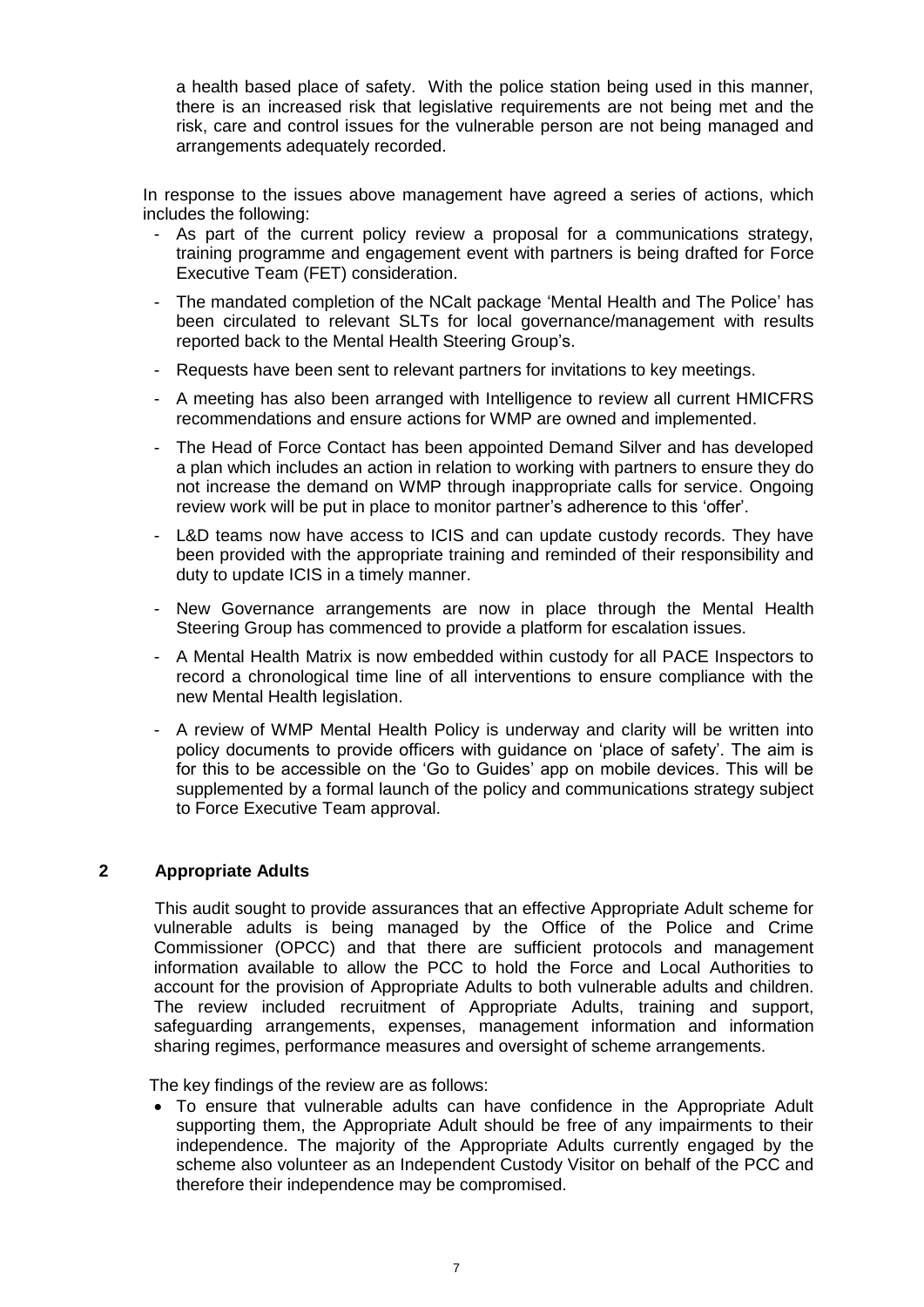- The level of demand for the scheme has not been established and a rota is not in place. Rather, officers contact Appropriate Adults from a list to identify an available volunteer. This approach has led to the Force heavily relying on specific volunteers, with two volunteers attending over half of all engagements. This approach risks deterring other volunteers from fully engaging with the scheme due to lack of opportunities.
- The age and gender mix of Appropriate Adults does not accurately reflect the individuals that the scheme is supporting and due to current vetting arrangements individuals with an offending background are barred from the scheme. The voluntary national standards recommend against full police vetting and suggest a disclosure and barring check instead to ensure people whose life experience (previous offenders) may assist them to be effective in this role are not excluded without proper consideration.
- There is a lack of a volunteer agreement and guidance setting out what is expected of Appropriate Adults and what they can expect in terms of support from the OPCC along with any rules or procedures the OPCC expect volunteers to adhere to.
- There was a lack of evidence held in the Force Custody system to support the actions of Appropriate Adults when arriving at sites. In particular, the re-reading of rights and entitlements in the presence of the Appropriate Adult, which is required by PACE, was not always being documented and therefore it cannot be assured that this, and other requirements, are being fulfilled.
- The PCC has agreed to a Home Office voluntary agreement which sets out the role of the PCC in holding to account the provisions for supporting vulnerable adults and juveniles held in custody or attending voluntary interviews. Despite supporting the requirements of this voluntary agreement, there is a lack of a defined performance framework to enable the PCC to demonstrate the effectiveness of the schemes.
- Obtaining management information from Force systems in regard to Appropriate Adults and the individuals supported proved difficult as the current custody system does not record data in a retrievable format to allow performance to be analysed.
- Personal information in regards to individuals held in custody is being transferred to the OPCC via the post or insecure email accounts by volunteers which may breach GDPR. This could be resolved by using custody reference as an identifier on each report submitted by Appropriate Adults, rather than full names.
- The Home Office voluntary agreement advocates a collaborative approach with Local Authorities when monitoring the scheme and supports the sharing of information with Local Authorities to inform joint reviews and enable improvement plans to be developed. As a performance framework hasn't been established no information has been shared to date and an Information Sharing Agreement is not in place. Developing and Information Sharing Agreement alongside a performance framework would help ensure that all parties understand why they are sharing information, with whom and what types of information is to be shared.

In response to the issues above management have agreed a series of actions, which includes the following:

- Recruitment is planned which will increase the overall numbers, and enable the Appropriate Adult and Independent Custody Visitor schemes to be separated to a better degree. There are a number of long standing and valued volunteers who are in the pattern of working on both schemes. These will be allowed to continue, but they will be asked to conduct the two activities at different sites. Increasing the diversity of the scheme will be a consideration in forthcoming recruitment.
- A volunteer agreement/handbook is currently being developed.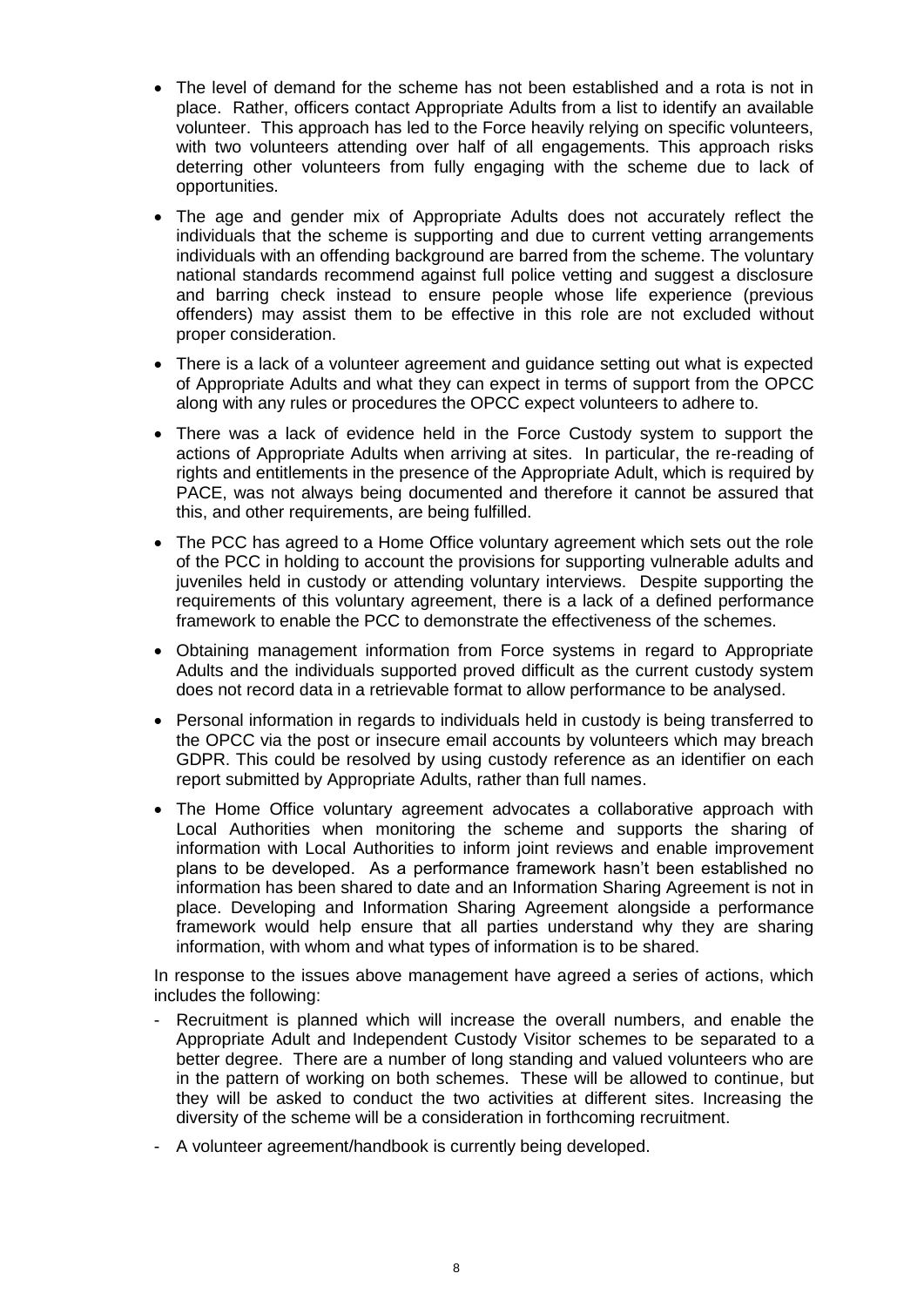- Requirements around Appropriate Adults being present when key conditions are being discussed with individuals held in Custody and updating custody records are to be discussed with the Criminal Justice Service and included in future training for Appropriate Adults to promote consistency.
- To comply with GDPR, the forms completed by Appropriate Adults summarising details of engagements are being amended to require custody reference and not names of individuals, which will also be included in future training.
- The OPCC is working with WMP to ensure management information requirements are considered as part of the Connect Project. Once the performance information is established, requirements will be published and made available to all the local authorities. Once this information has been established, it will be determined if an Information Sharing Agreements is required.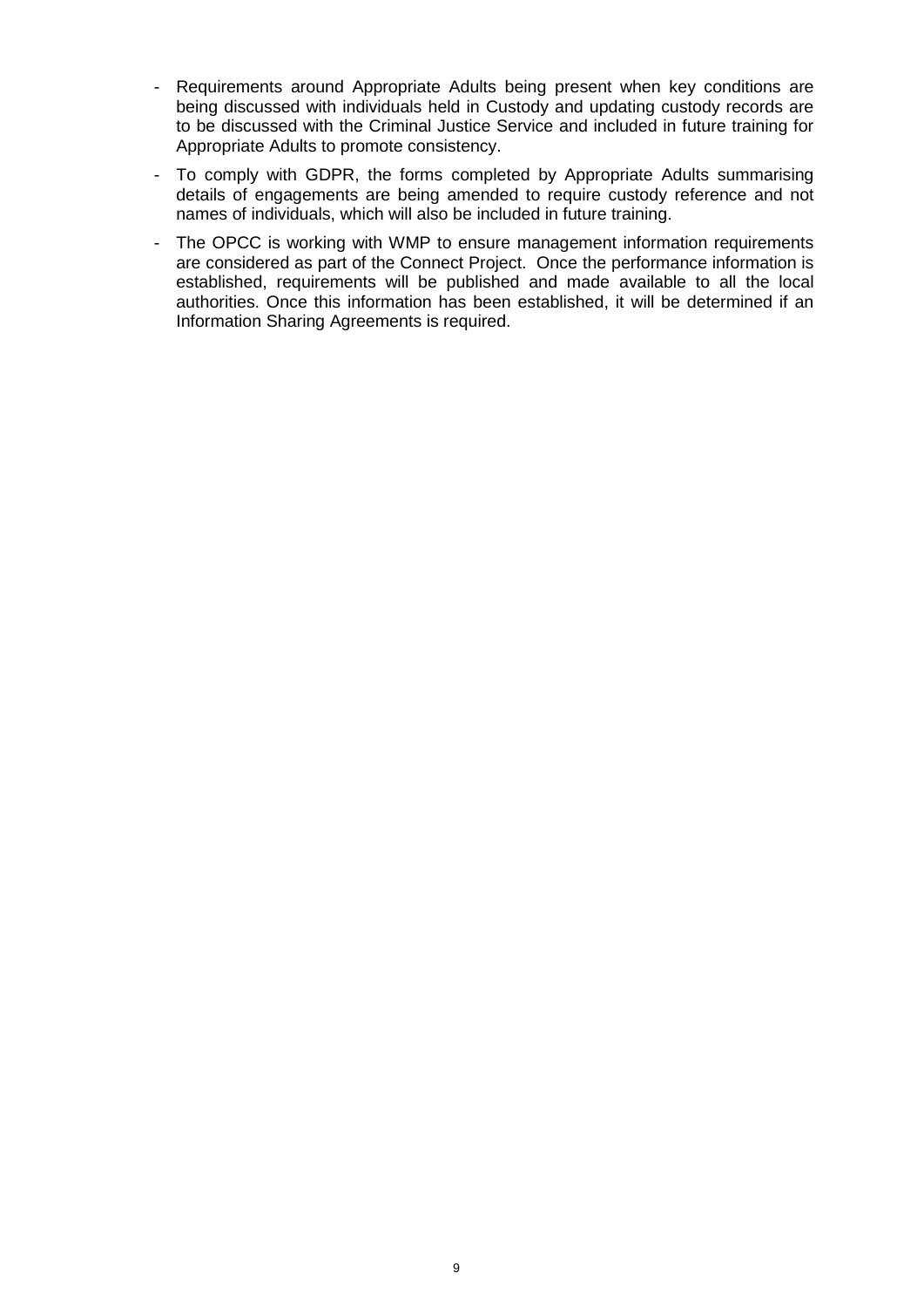## **APPENDIX 2 – Summary of Plan Position**

## **2018/19 Audits Completed During 2019/20**

| Audit                                | <b>Status</b> | <b>Opinion / Comments</b> |
|--------------------------------------|---------------|---------------------------|
| Creditors*                           | Final         | Reasonable                |
| <b>Fleet Telematics*</b>             | Final         | Limited                   |
| <b>WMP2020 Benefits Realisation*</b> | Final         | Reasonable                |
| Shared Services System Access*       | Final         | Reasonable                |
| Bail Management*                     | Final         | Reasonable                |
| <b>Debtors</b>                       | Final         | Reasonable                |
| <b>Mental Health</b>                 | Final         | Limited                   |
| Force Response                       | Final         | Reasonable                |
| Asset Management / Mobility          | Draft         | Limited                   |
| PPU - Child Protection Conferencing  | Final         | Reasonable                |

*\*included in 2018/19 annual report*

## **2019/20 Internal Audit Plan – Status / Assurance Summary**

| <b>Audit</b>                                                                                            | <b>Status</b> | <b>Opinion / Comments</b>    |
|---------------------------------------------------------------------------------------------------------|---------------|------------------------------|
| <b>CTU - Business Support</b>                                                                           | Draft         |                              |
| PPU - Safeguarding Boards                                                                               |               |                              |
| PPU - Vulnerability                                                                                     |               |                              |
| Controlworks (Command and Control System) Pre<br>implementation review                                  | <b>WIP</b>    |                              |
| IT&D System-database access and administration                                                          | <b>WIP</b>    |                              |
| Nat Fraud Initiative - investigation of matches                                                         | <b>WIP</b>    |                              |
| <b>ICT Strategy</b>                                                                                     | <b>Draft</b>  |                              |
| Drones                                                                                                  |               | Postponed until Oct/Nov 2019 |
| <b>National Police Air Service</b>                                                                      | <b>WIP</b>    |                              |
| Training                                                                                                |               |                              |
| Occupational Health                                                                                     | <b>WIP</b>    |                              |
| Diversity & Inclusion                                                                                   |               |                              |
| Duty Management System - pre implementation review                                                      | Final         | Reasonable                   |
| PSD Case Management (Complaints - Investigations)                                                       | <b>WIP</b>    |                              |
| Supplier and Contract Management                                                                        |               |                              |
| <b>Grant Funding and Commissioning Outcomes (Advisory)</b>                                              |               |                              |
| <b>WMP2020 Post Implementation Review</b>                                                               |               |                              |
| Vetting                                                                                                 |               |                              |
| Financial Systems - Pool Allocation<br><b>VAT</b><br><b>Credit Cards</b><br><b>Fixed Asset Register</b> |               |                              |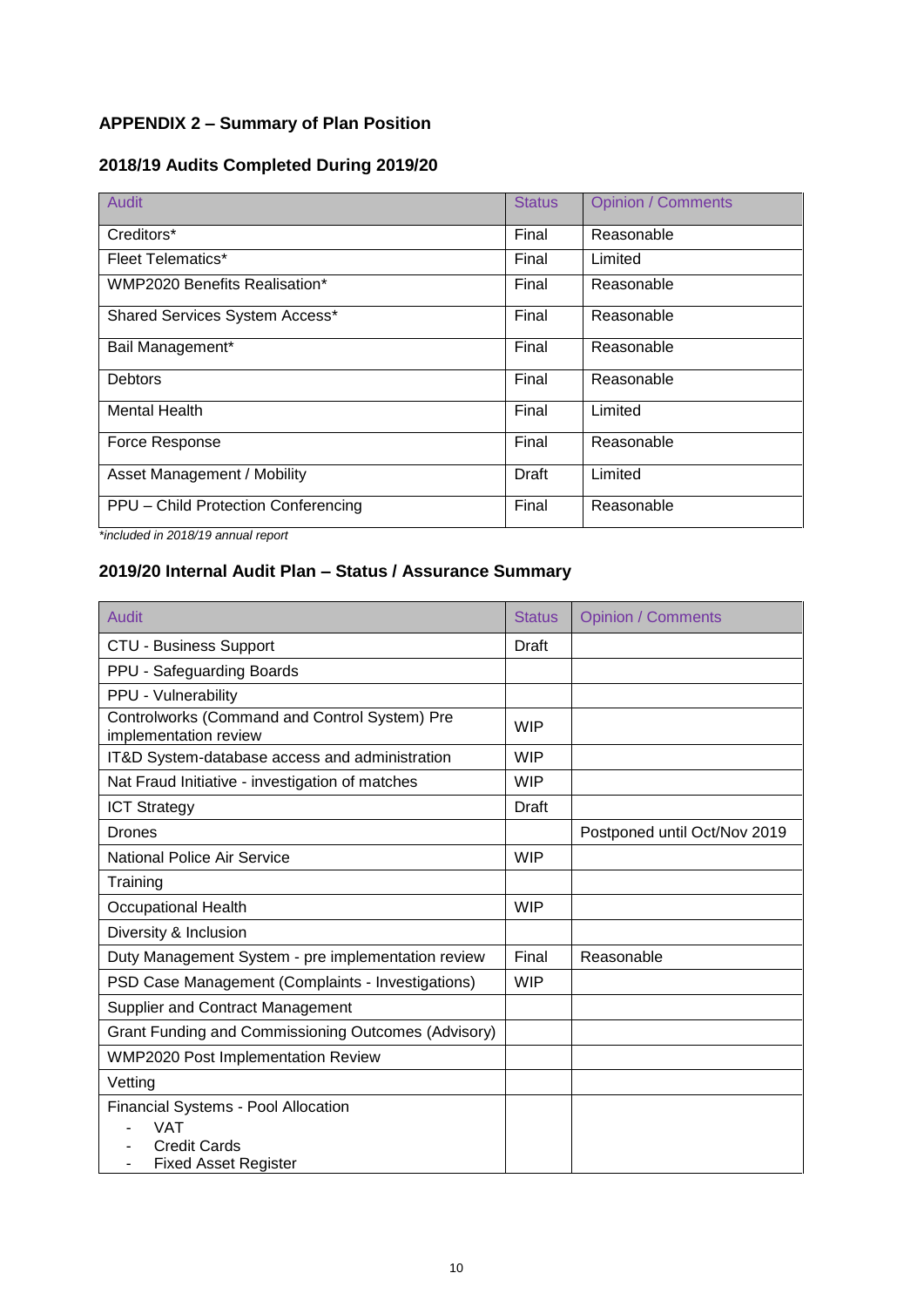| Audit                                         | <b>Status</b> | <b>Opinion / Comments</b> |
|-----------------------------------------------|---------------|---------------------------|
| <b>GDPR</b>                                   |               |                           |
| <b>Disclosure</b>                             | <b>WIP</b>    |                           |
| Data Driven Insight                           |               |                           |
| Connect - Pre implementation review           |               |                           |
| Centre for Applied Automation                 | Final         | Reasonable                |
| <b>Missing Persons Process</b>                | Draft         |                           |
| Commonwealth Games (Advisory)                 |               |                           |
| Complaints Process (Advisory)                 |               |                           |
| Crime Data Integrity                          | <b>WIP</b>    |                           |
| Management of Repeats (Victims and Offenders) | <b>WIP</b>    |                           |
| Appropriate Adult Scheme                      | Final         | Limited                   |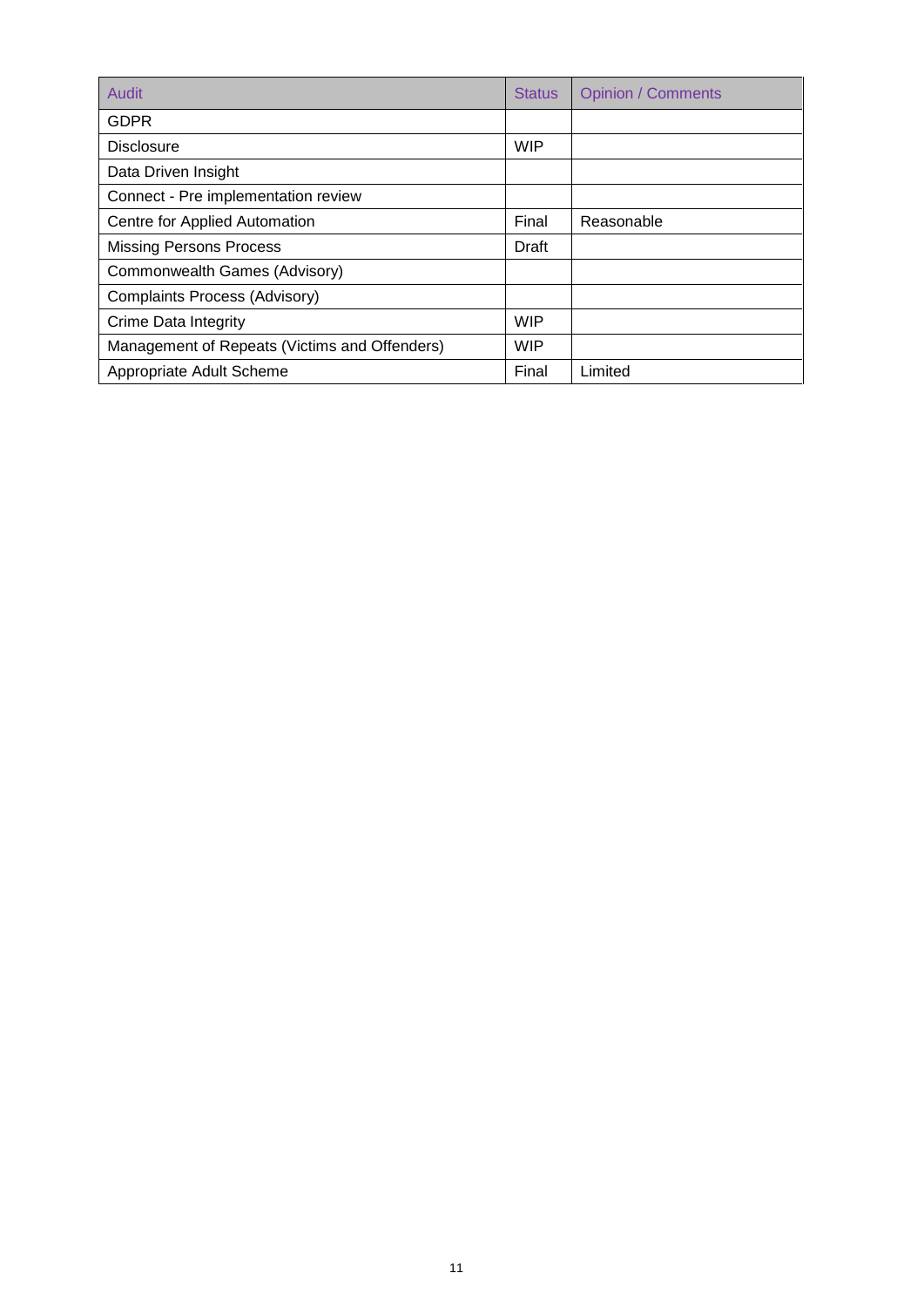| I west midlands  |
|------------------|
| police and crime |
| commissioner     |

**Internal Audit Activity Report** 

*Internal Audit Services* 27<sup>th</sup> September 2019

## **APPENDIX 3 - Analysis of progress in implementing recommendations (by year)**

| Reasonable progress (>25 and <75% implemented)<br>Good progress (>75% implemented)<br>Limited progress (<25% implemented) |  |      |             |                         |                          |                        |                        |               |
|---------------------------------------------------------------------------------------------------------------------------|--|------|-------------|-------------------------|--------------------------|------------------------|------------------------|---------------|
| 2019/20 recommendations                                                                                                   |  | Made | Implemented | <b>Risk</b><br>Accepted | Redundant/<br>Superseded | Not yet<br>implemented | Not yet<br>followed Up | Follow-up due |
| <b>Mental Health</b>                                                                                                      |  | 8    |             |                         |                          |                        | 8                      | Dec-19        |
| Force Response                                                                                                            |  |      |             |                         |                          |                        |                        | Dec-19        |
| Debtors                                                                                                                   |  | 6    |             |                         |                          |                        | b                      | Dec-19        |
| Duty Management System - pre-implementation review                                                                        |  |      |             |                         |                          |                        |                        | $Jan-20$      |
| Appropriate Adults                                                                                                        |  | 8    |             |                         |                          |                        | 8                      | Mar-20        |
| PPU - Child Protection Conferencing                                                                                       |  |      |             |                         |                          |                        |                        | Mar-20        |
| Centre for Applied Automation                                                                                             |  |      |             |                         |                          |                        | 4                      | Mar-20        |
| <b>Totals for 2019/20</b>                                                                                                 |  | 41   |             |                         |                          |                        | 41                     |               |

| <b>Outstanding recommendations previous years</b> | Made | Implemented | <b>Risk</b><br>Accepted | Redundant/<br>Superseded | Not yet<br>implemented | Not yet<br>followed Up | Follow-up due                          |
|---------------------------------------------------|------|-------------|-------------------------|--------------------------|------------------------|------------------------|----------------------------------------|
| 2018/19                                           |      |             |                         |                          |                        |                        |                                        |
| <b>Public Protection Unit</b>                     | b    |             |                         |                          | 2                      |                        | In progress                            |
| Uniform allocation                                | 5    |             |                         |                          | 4                      |                        | $Oct-19$                               |
| Pensions Administration                           | b    |             |                         |                          |                        |                        | In progress                            |
| Digital Experience for Citizens                   |      |             |                         |                          |                        |                        | Dec-19                                 |
| <b>GDPR Readiness Review (PCC)</b>                | 9    |             |                         |                          |                        | 9                      | In progress                            |
| <b>GDPR Readiness Review (Force)</b>              | ь    |             |                         |                          |                        |                        | Full follow-up audit scheduled 2019/20 |
| Independent Custody Visiting Scheme               | 9    |             |                         |                          | 6                      |                        | $Oct-19$                               |
| Application and Usage of THRIVE+                  | 8    |             |                         |                          | 4                      |                        | In progress                            |
| <b>Budgetary Control</b>                          | 3    |             |                         |                          |                        |                        | In progress                            |
| <b>Expense Payments</b>                           |      |             |                         |                          |                        | ⇁                      | In progress                            |
| Onboarding                                        | 4    |             |                         |                          |                        | 4                      | In progress                            |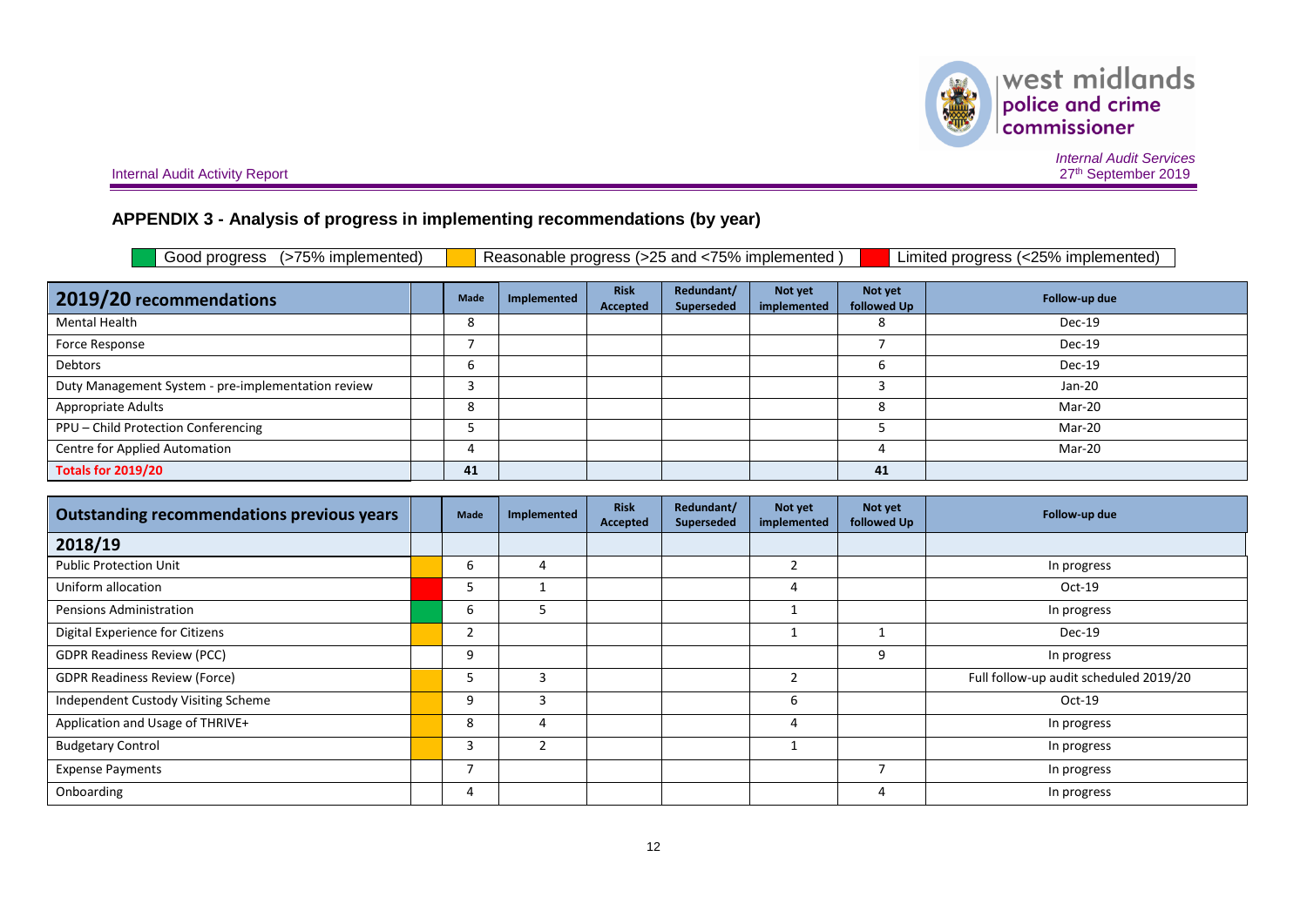| <b>Outstanding recommendations previous years</b> | Made           | Implemented    | <b>Risk</b><br><b>Accepted</b> | Redundant/<br>Superseded | Not yet<br>implemented | Not yet<br>followed Up | Follow-up due                                                                              |
|---------------------------------------------------|----------------|----------------|--------------------------------|--------------------------|------------------------|------------------------|--------------------------------------------------------------------------------------------|
| Access and Usage of Intelligence Systems          | 6              |                |                                |                          |                        | 6                      | In progress                                                                                |
| Force Governance Arrangements                     | 4              | 3              |                                |                          | $\mathbf{1}$           |                        | Dec-19                                                                                     |
| SOM                                               | 11             |                |                                |                          |                        | 11                     | Interim update to be provided to JAC Sept 19                                               |
| <b>WMP2020 Benefits Realisation</b>               | 5              |                |                                |                          |                        | 5                      | Nov-19                                                                                     |
| Creditors                                         | 4              |                |                                |                          |                        | 4                      | In progress                                                                                |
| Shared Services System Access and Administration  | 5              |                |                                |                          |                        | 5                      | <b>Nov-19</b>                                                                              |
| <b>Fleet Telematics</b>                           | $\overline{7}$ |                |                                |                          |                        | $\overline{7}$         | Dec-19                                                                                     |
| <b>Bail Management</b>                            | 5              |                |                                |                          |                        | 5                      | Dec-19                                                                                     |
| 2017/18                                           |                |                |                                |                          |                        |                        |                                                                                            |
| Force Risk Management Arrangements                | 4              | 3              |                                |                          | 1                      |                        | Oct 19                                                                                     |
| Overtime                                          | 6              | $\overline{4}$ | 1                              |                          | 1                      |                        | In progress                                                                                |
| <b>Contract Management</b>                        | 9              | 5              |                                |                          | 4                      |                        | In progress                                                                                |
| Section 22a Collaboration Agreements              | 4              | $\overline{3}$ |                                |                          | $\mathbf{1}$           |                        | In progress                                                                                |
| Body Worn Video                                   | 11             | 10             |                                |                          | 1                      |                        | $Oct-19$                                                                                   |
| <b>IR35</b>                                       | 4              |                |                                |                          |                        | 4                      | In progress                                                                                |
| Cadets Scheme                                     | 4              | 3              |                                |                          | $\mathbf{1}$           |                        | In progress                                                                                |
| <b>Bank Reconciliation</b>                        | 4              | 1              |                                |                          | 3                      |                        | In progress                                                                                |
| Workforce Planning, Diversity & Inclusion         | 3              | 1              |                                |                          | $\overline{2}$         |                        | $Oct-19$                                                                                   |
| 2016/17                                           |                |                |                                |                          |                        |                        |                                                                                            |
| <b>Detained Property</b>                          | 8              | 4              |                                |                          | 4                      |                        | In progress                                                                                |
| Procurement                                       | 5              | 3              |                                |                          | $\overline{2}$         |                        | In progress                                                                                |
| <b>Totals</b>                                     | 173            | 62             | $\overline{1}$                 | $\mathbf{0}$             | 42                     | 68                     | *23 of the 42 recs not yet implemented are<br>significant and are summarised in Appendix 4 |

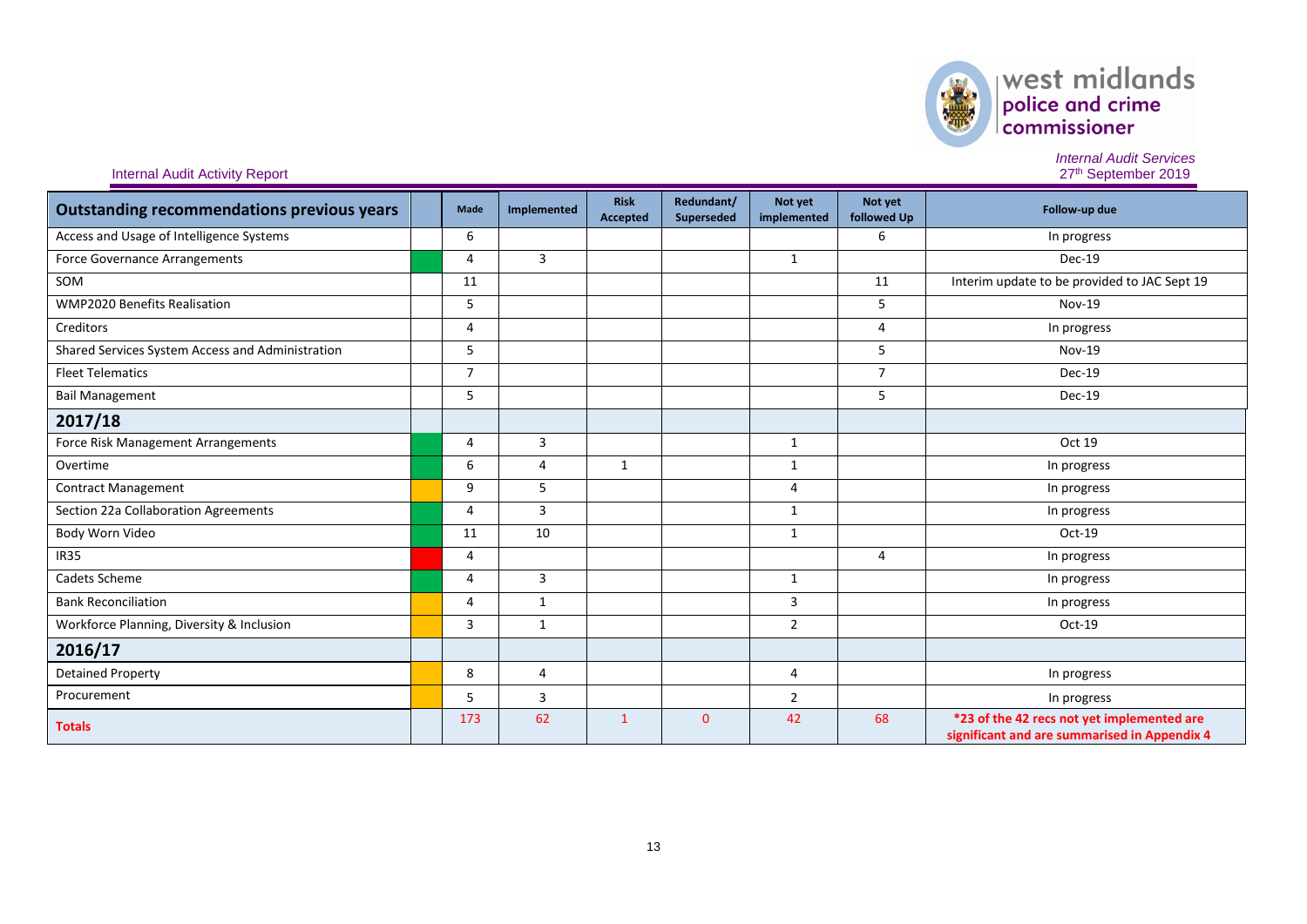

 $\begin{array}{|l|} \hline \textbf{west midlands} \\ \hline \textbf{policy and crime} \\ \textbf{commissioner} \end{array}$ 

Internal Audit Activity Report

*Internal Audit Services* 27<sup>th</sup> September 2019

## **APPENDIX 4 – High/Medium Recommendations Outstanding after Follow-Up**

| Ref | <b>Original Report</b><br>to JAC | Audit                  | Recommendation                                                                                                                                                                                                                                                                                                                                                                                                                                                                                          | Action to be Taken to Implement<br>Recommendation                                                                                                                                                                                                                                                                                                                                                                                                                                                                                                                                      | Planned<br>Implementation<br><b>Date</b> | Latest position based on responses provided by management                                                                                                                                                                                                                                                                                                                                                                                                                                                                                                                                                                                                   |
|-----|----------------------------------|------------------------|---------------------------------------------------------------------------------------------------------------------------------------------------------------------------------------------------------------------------------------------------------------------------------------------------------------------------------------------------------------------------------------------------------------------------------------------------------------------------------------------------------|----------------------------------------------------------------------------------------------------------------------------------------------------------------------------------------------------------------------------------------------------------------------------------------------------------------------------------------------------------------------------------------------------------------------------------------------------------------------------------------------------------------------------------------------------------------------------------------|------------------------------------------|-------------------------------------------------------------------------------------------------------------------------------------------------------------------------------------------------------------------------------------------------------------------------------------------------------------------------------------------------------------------------------------------------------------------------------------------------------------------------------------------------------------------------------------------------------------------------------------------------------------------------------------------------------------|
|     | 30 March 2017                    | Procurement            | Increased monitoring of spend with<br>individual suppliers needs to be<br>undertaken to ensure that both standing<br>orders and legislative requirements<br>such as those required for European<br>Tendering are being complied with and<br>to identify if contracts arrangements<br>need to be introduced or pre-existing<br>arrangements amended.<br>The omission of contracts for Viglen Ltd<br>and CLSH Management should be<br>investigated and contracts established,<br>if not already in place. | Meaningful MI from the order system will be<br>able to be produced when Oracle Fusion is<br>launched however in the interim period value<br>and supplier information for non-cat orders will<br>be extracted from the system and analysed on<br>a quarterly basis to identify if contract<br>arrangements need to be<br>amended/implemented. Where this is identified<br>the detail will be fed into Contracts and<br>Procurement to complete the required<br>amendments or implement new contracts. This<br>will ensure that standing orders and legislative<br>requirements are met. | End Feb 17                               | Update as at March 2019:<br>Procurement now have reporting capabilities from Shared<br>Services to capture non-contracted spend, so this is<br>something we will begin to utilise and will help us to capture<br>non-compliant areas.<br><b>Internal Audit Comment</b><br>As this report has not yet been embedded into practice,<br>Internal Audit will request a further update in 3 months.<br>Further follow-up underway – awaiting response from<br>management                                                                                                                                                                                         |
| 2   | 29 March 2018                    | Contract<br>Management | Part of the contract management<br>process should include a review to<br>measure the achievement of benefits<br>and savings, where relevant.<br>A process for formally recording and<br>reviewing benefits arising from<br>contracts should be established.                                                                                                                                                                                                                                             | This work stream will be implemented as part<br>of the contract and supplier management<br>framework.                                                                                                                                                                                                                                                                                                                                                                                                                                                                                  | Q3 2018                                  | Update as at June 2019<br>Further work is still required as to how to bring the Savings<br>register, SPM benefits/efficiencies and social value all<br>together.<br>Further follow-up underway - awaiting response from<br>management                                                                                                                                                                                                                                                                                                                                                                                                                       |
| 3   | 29 March 2018                    | Contract<br>Management | Formal monitoring of spend against<br>individual contracts should be<br>introduced to aid contract managers<br>when reviewing contracts and to inform<br>future procurement exercises.                                                                                                                                                                                                                                                                                                                  | For contracts that are not let on a fixed price<br>basis, reviewing the actual spend compared<br>with the anticipated is of benefit and will<br>ensure that the appropriate routes to market<br>are utilised for renewals (as well as securing<br>best value during the course of the contract).<br>As such, working with the Finance<br>Department, Procurement Advisors have been<br>tasked with conducting an annual review (as a<br>minimum) of the actual spend against each of<br>their contracts.                                                                               | Completed.                               | Update as at June 2019<br>All Contracts and Procurement staff have been given the<br>responsibility of reviewing the 'actual' spend against all of the<br>contracts they are responsible for compared with the<br>anticipated on an annual basis as a minimum. The<br>information (i.e. actual compared with indicative) is recorded<br>on the force Contracts Database, so fluctuations can be<br>easily monitored.<br>Despite establishing this revised approach, however,<br>reporting limitations from the new Oracle ERP solution is<br>making this challenging. As such, it is suggested that<br>progress against this recommendation continues to be |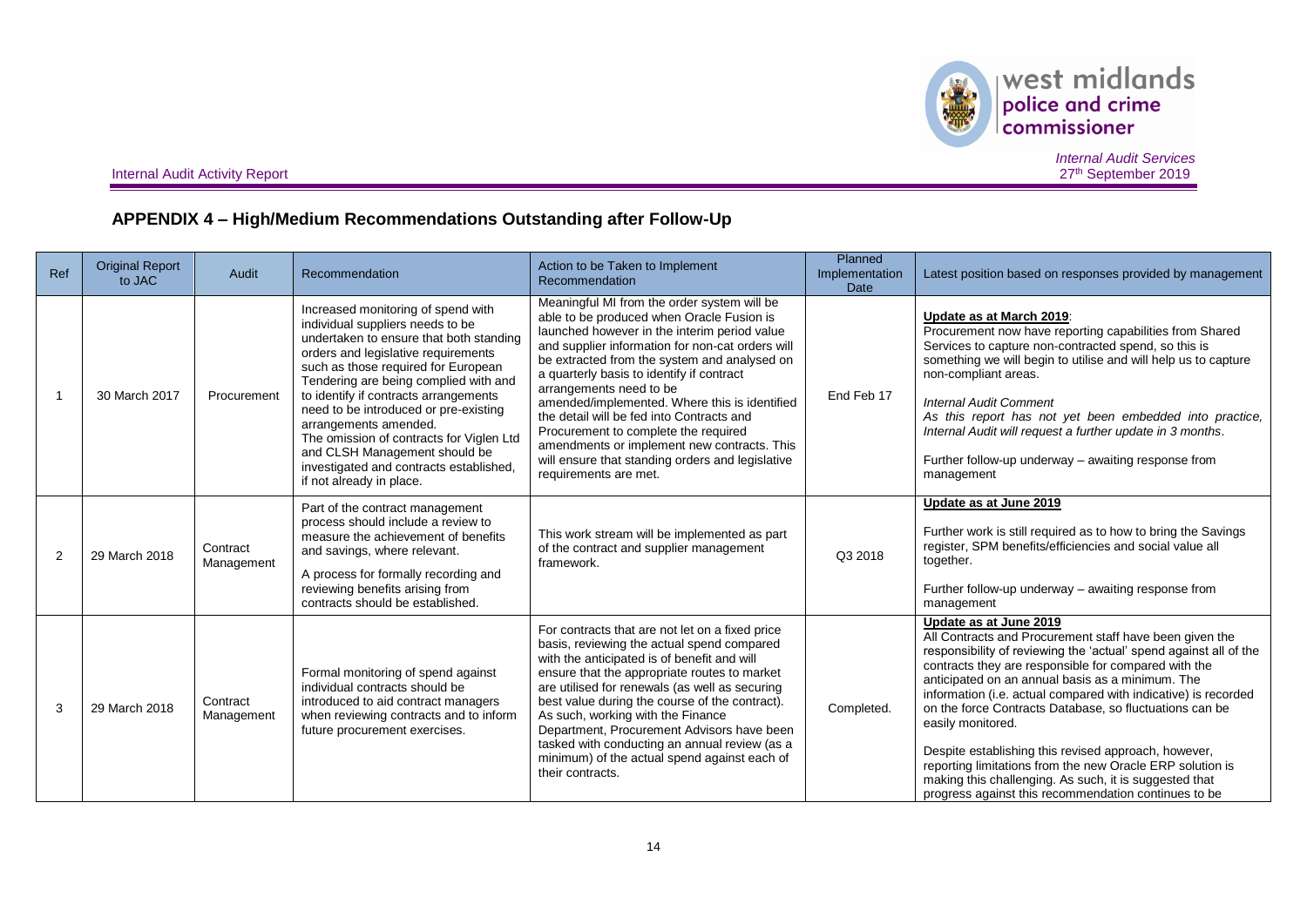

| Ref | <b>Original Report</b><br>to JAC | Audit                | Recommendation                                                                                                                                                                                                                                                                                                                                                                                                                                                                                                                                                                                                                                      | Action to be Taken to Implement<br>Recommendation                                                                                                                                                                                                                                                                                                             | Planned<br>Implementation<br><b>Date</b> | Latest position based on responses provided by management                                                                                                                                                                                                                                                                                                                                                          |
|-----|----------------------------------|----------------------|-----------------------------------------------------------------------------------------------------------------------------------------------------------------------------------------------------------------------------------------------------------------------------------------------------------------------------------------------------------------------------------------------------------------------------------------------------------------------------------------------------------------------------------------------------------------------------------------------------------------------------------------------------|---------------------------------------------------------------------------------------------------------------------------------------------------------------------------------------------------------------------------------------------------------------------------------------------------------------------------------------------------------------|------------------------------------------|--------------------------------------------------------------------------------------------------------------------------------------------------------------------------------------------------------------------------------------------------------------------------------------------------------------------------------------------------------------------------------------------------------------------|
|     |                                  |                      |                                                                                                                                                                                                                                                                                                                                                                                                                                                                                                                                                                                                                                                     |                                                                                                                                                                                                                                                                                                                                                               |                                          | monitored until such time that the Oracle solution is able to<br>provide accessible, accurate data in this regard.<br>Further follow-up underway - awaiting response from<br>management                                                                                                                                                                                                                            |
| 4   | March 2018                       | Body Worn<br>Video   | To improve performance arrangements<br>around BWV:<br>- Evidence.com system reports<br>should be reviewed and, if any are<br>deemed appropriate, an agreement<br>made as to which reports would be<br>beneficial to assess usage of BWV.<br>- Additionally, a mechanism for<br>seeking feedback from Investigators<br>on the quality of footage, and any<br>concerns over the misuse or lack of<br>use of BWV for cases they have<br>investigated should also be agreed<br>with the Investigations teams.<br>- Analysis of performance reports and<br>feedback from Investigators should<br>be used to inform additional training<br>and awareness. | This will be addressed as Business as Usual<br>(BAU) within the BWV Governance Group.                                                                                                                                                                                                                                                                         | February 2019                            | Update as at July 2019<br>Chief Superintendent John Denley confirmed that this<br>remains work in progress, monitored through the BWV<br>Governance Board<br>Further follow-up due Oct 19                                                                                                                                                                                                                          |
| 5   | 15 September<br>2016             | Detained<br>Property | The Force must ensure that officers<br>manage their property effectively by<br>responding promptly to all property<br>reminders, including booked out<br>reminders                                                                                                                                                                                                                                                                                                                                                                                                                                                                                  | Additional Detained Property guidance and<br>FAQs detailing officers/staff responsibilities will<br>be developed and uploaded to dedicated<br>pages on the Force intranet as a reference<br>point for all officers and staff.<br>A training item referencing the above site will<br>be included in Team Talk and Local Command<br>Teams will be engaged with. | Sept 2016                                | The new policy and processes have not yet been agreed, the<br>timescale for the project is to have the new processes in<br>place by early next year, at least in a pilot phase and for the<br>redesigned processes to be BAU during the course of 2018-<br>19.<br>Update as at Sept 18<br>Reminder to be sent out to remind officers of this.<br>Further follow-up underway – awaiting response from<br>management |
| 6   | November 17                      | Overtime             | To improve overtime processing<br>arrangements within Force Contact:<br>validation checks should be<br>introduced to ensure that overtime                                                                                                                                                                                                                                                                                                                                                                                                                                                                                                           | Agreed we will work with FC to put this in<br>place                                                                                                                                                                                                                                                                                                           | 31 <sup>st</sup> Jan 2018                | Update as at Nov 18<br>Due to the amount of data that Force Contact hold regarding<br>when the employee is logged on and when they are not this<br>can be achieved from the data they hold. All staff authorising                                                                                                                                                                                                  |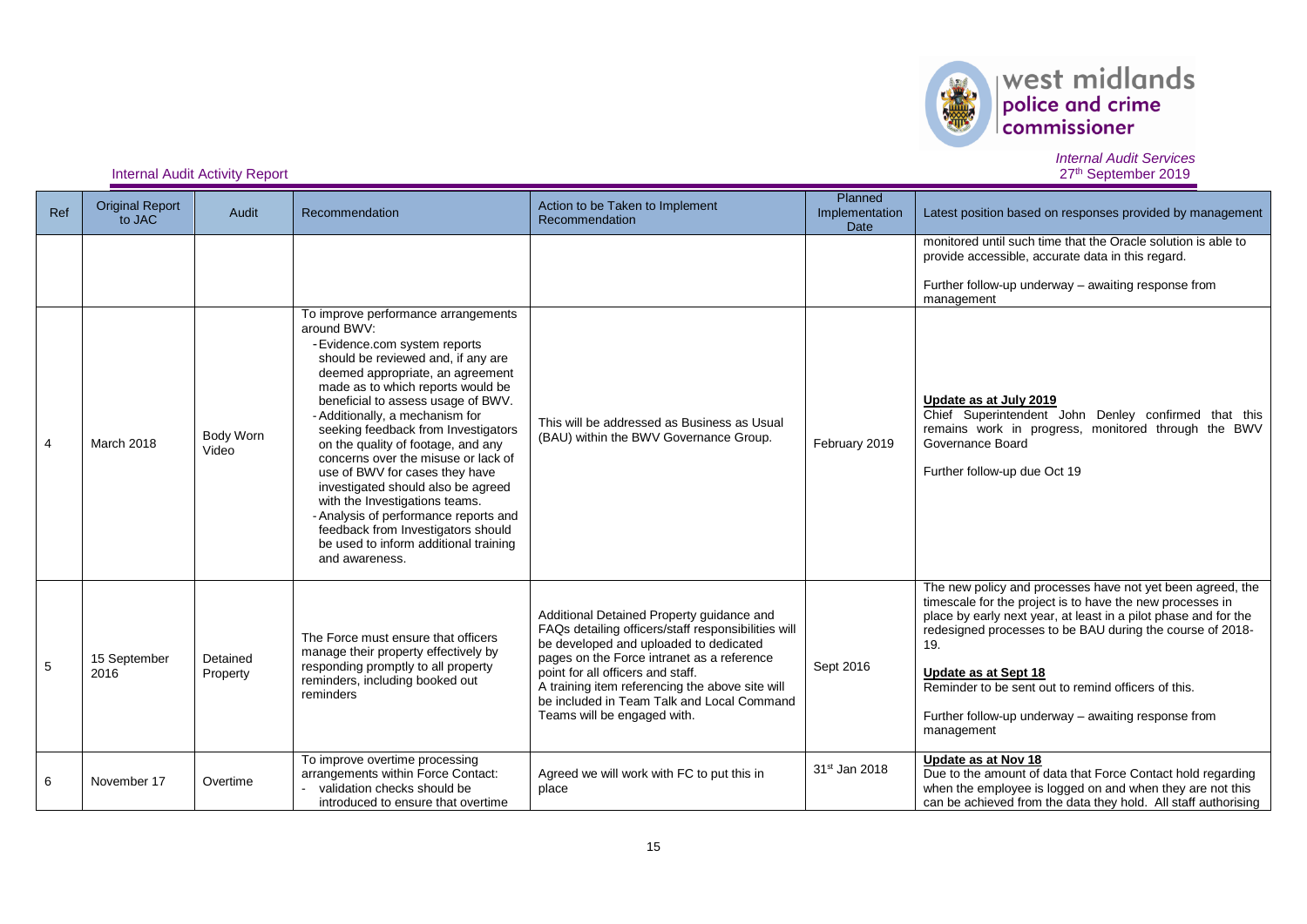

| Ref            | <b>Original Report</b><br>to JAC | Audit  | Recommendation                                                                                                                                                                                                                                                                                                                                                                | Action to be Taken to Implement<br>Recommendation                                                                                                                          | Planned<br>Implementation<br>Date | Latest position based on responses provided by management                                                                                                                                                                                                                                                                                                                                                                                                                                                                                                                                                                                                                                                                                                                                                                                                                                                                                                                                                                                                                                                                                                                                                                                                                                                                                                                                                                                                                                                |
|----------------|----------------------------------|--------|-------------------------------------------------------------------------------------------------------------------------------------------------------------------------------------------------------------------------------------------------------------------------------------------------------------------------------------------------------------------------------|----------------------------------------------------------------------------------------------------------------------------------------------------------------------------|-----------------------------------|----------------------------------------------------------------------------------------------------------------------------------------------------------------------------------------------------------------------------------------------------------------------------------------------------------------------------------------------------------------------------------------------------------------------------------------------------------------------------------------------------------------------------------------------------------------------------------------------------------------------------------------------------------------------------------------------------------------------------------------------------------------------------------------------------------------------------------------------------------------------------------------------------------------------------------------------------------------------------------------------------------------------------------------------------------------------------------------------------------------------------------------------------------------------------------------------------------------------------------------------------------------------------------------------------------------------------------------------------------------------------------------------------------------------------------------------------------------------------------------------------------|
|                |                                  |        | processing is accurate and that all<br>lines have been included on the<br>master spreadsheet uploaded to<br>payroll.<br>an approved signatory list should be<br>implemented and a check<br>undertaken of authorising signatures<br>to ensure they are valid; and<br>a control record be introduced to<br>ensure all teams overtime cards<br>have been received and processed. |                                                                                                                                                                            |                                   | overtime in Force Contact have been briefed. The RMPT are<br>aware of what signatures are authorised to sign for overtime -<br>as they are only processing for Force Contact. A control has<br>been put in place to ensure that all overtime cards have been<br>processed.<br><b>Internal Audit Comment</b><br>An approved signatory list has not been implemented,<br>however, Force Contact has advised that the overtime sheets<br>have to be signed off ideally by the individual's relevant<br>supervisor, but in some instances it will be authorised by<br>another supervisor within Contact. They also state that<br>nothing will be processed without the appropriate authority.<br>The Assistant Director POD has confirmed he is comfortable<br>with this arrangement. The fact that it goes to RMPT means<br>it gets a second check before arriving within Shared Services.<br>Assurance has been given from the Force Contact's<br>Resourcing and Performance Manager that the original<br>overtime cards are sent in for each area of Force Contact the<br>details of which are then inputted. A member of Force<br>Contact ensures that all the data is correct on the<br>spreadsheet prior to it being forwarded onto Payroll. The<br>Assistant Director POD has confirmed that this check is in<br>place however it cannot be evidenced.<br>Internal Audit consider this recommendation as partially<br>implemented.<br>Further follow up in progress - awaiting management<br>response |
| $\overline{7}$ | 28 <sup>th</sup> June 2018       | Cadets | There should be a formal process for<br>review and approval of Cadet Scheme<br>policies and all policies should be<br>assessed for equalities impact.<br>All policies should also have a set<br>review date to ensure that they remain<br>fit for purpose.                                                                                                                    | Cadet scheme policies going forward will go<br>through the Policy team and ultimately be<br>approved by the Citizens in Policing Board.<br>They will be reviewed annually. | Ongoing                           | Update as at February 2019<br>All Policies will be reviewed in the first instance by the CiP<br>team. They will then be circulated to employee relations for<br>signoff by the Cadets subgroup.<br>Additionally we will consult the VPC to ensure our policies<br>remain in line with best practice.                                                                                                                                                                                                                                                                                                                                                                                                                                                                                                                                                                                                                                                                                                                                                                                                                                                                                                                                                                                                                                                                                                                                                                                                     |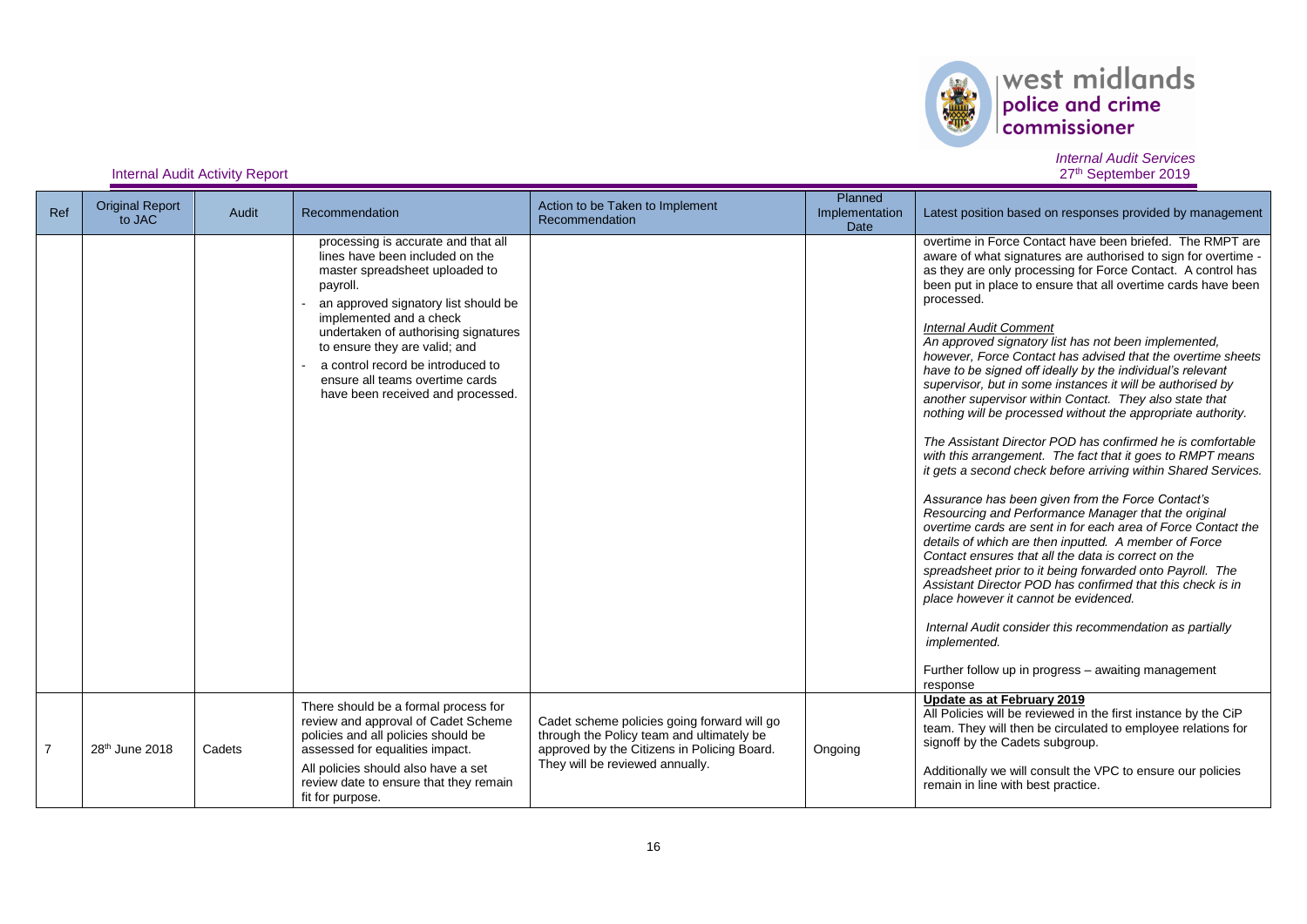

# $\left\vert \text{west midlands}\right\vert _{\text{conmissioner}}$

#### *Internal Audit Services* 27<sup>th</sup> September 2019

**Internal Audit Activity Report** 

| Ref     | <b>Original Report</b><br>to JAC | Audit                         | Recommendation                                                                                                                                                                                                                                                                                                                           | Action to be Taken to Implement<br>Recommendation                                                                                                                                                                                                                                                                                                                                                                                                                            | Planned<br>Implementation<br>Date | Latest position based on responses provided by management                                                                                                                                                                                                                                                                                                                                                                                                                                                                                                                                                                                                                                                                                                                                                                                                                                                                                    |
|---------|----------------------------------|-------------------------------|------------------------------------------------------------------------------------------------------------------------------------------------------------------------------------------------------------------------------------------------------------------------------------------------------------------------------------------|------------------------------------------------------------------------------------------------------------------------------------------------------------------------------------------------------------------------------------------------------------------------------------------------------------------------------------------------------------------------------------------------------------------------------------------------------------------------------|-----------------------------------|----------------------------------------------------------------------------------------------------------------------------------------------------------------------------------------------------------------------------------------------------------------------------------------------------------------------------------------------------------------------------------------------------------------------------------------------------------------------------------------------------------------------------------------------------------------------------------------------------------------------------------------------------------------------------------------------------------------------------------------------------------------------------------------------------------------------------------------------------------------------------------------------------------------------------------------------|
|         |                                  |                               |                                                                                                                                                                                                                                                                                                                                          |                                                                                                                                                                                                                                                                                                                                                                                                                                                                              |                                   | All policies and appropriate documentation will be added to<br>the Cadet subgroup action log and risk register as standing<br>items.<br>Further follow up in progress - awaiting management<br>response                                                                                                                                                                                                                                                                                                                                                                                                                                                                                                                                                                                                                                                                                                                                      |
| $\bf 8$ | 28 <sup>th</sup> June 2018       | <b>Bank</b><br>reconciliation | The completion of bank reconciliations<br>must be undertaken promptly and on a<br>regular basis.<br>In order to assist in timely<br>reconciliations, management should<br>explore how the auto-matching<br>functionality within Fusion could be<br>amended to assist the reconciliation<br>process further and maximise<br>efficiencies. | The completion of bank and other<br>reconciliations will form part of a wider review<br>of Accountancy processes and the monitoring<br>of completion and sign off of reconciliations.<br>This will form part of the Departmental delivery<br>plan and will be introduced by the end of June<br>2018. The use of the new system will begin<br>from April 2018 as I need to ensure we have<br>assurance that the Fusion system is producing<br>the reconciliation as expected. | 30th April 2019                   | Update as at May 2019<br>The implementation of the Cash Manager Module has proved<br>more complicated than we anticipated principally due to 2<br>factors:<br>Dealing with incomplete legacy data<br>a)<br>Having to change the methodology used for reconciling<br>b)<br>items through the Cash Manager module from the<br>original method which was open to errors.<br>We are now in a position where the balances have been<br>reconciled to 31/03/19 using Oracle Fusion.<br>The reconciliations for payables related transactions use auto<br>matching, and we have procedures in place to batch<br>reconcile other items. We will be examining going forward<br>how to improve the auto reconciliation procedure in this and<br>other areas.<br>We believe that the process of reconciling transactions on a<br>monthly basis should be relatively straightforward.<br>Further follow up in progress - awaiting management<br>response |
| 9       | 28 <sup>th</sup> June 2018       | Bank<br>reconciliation        | It should be ensured that there is<br>evidence of management review to<br>verify the accuracy and completeness<br>of the bank reconciliation process,<br>along with evidence of Senior<br>Management overview of the<br>reconciliation.                                                                                                  | The Bank rec will be reviewed and signed off<br>by the Principal Accountant.                                                                                                                                                                                                                                                                                                                                                                                                 | Immediate                         | Update as at May 2019<br>The Senior Accountant has been working closely with the<br>Reconciliations Officer during the year with regard to the<br>bank reconciliation function. The Senior Accountant has<br>been reporting back to the Principal Accountant on a bi-<br>weekly basis as to progress on the reconciliations.<br>Although there has been no formal sign off during the year,<br>the Principal Accountant has reviewed and signed off the<br>bank reconciliation for the 31/03/19.                                                                                                                                                                                                                                                                                                                                                                                                                                             |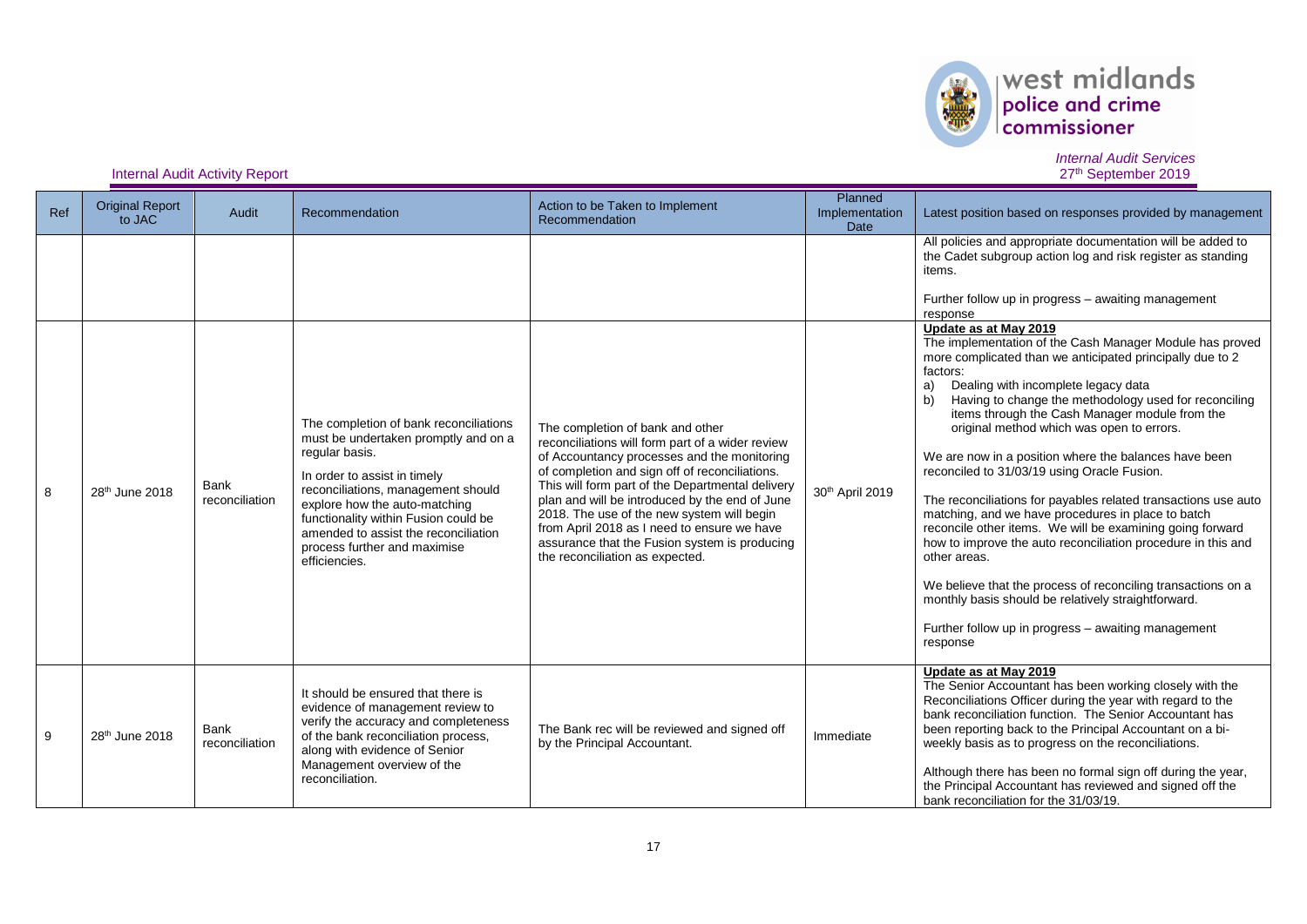

## $\left\vert \text{west midlands}\right\vert _{\text{conmissioner}}$

*Internal Audit Services* 27<sup>th</sup> September 2019

#### **Internal Audit Activity Report**

| Ref | <b>Original Report</b><br>to JAC | Audit                                                 | Recommendation                                                                                                                                                                                                                                                                                                                                                                                                                                                                                                       | Action to be Taken to Implement<br>Recommendation                                                                                                                                                                                                                                                                                                                                                                                                                                    | Planned<br>Implementation<br>Date | Latest position based on responses provided by management                                                                                                                                                                                                                                                                                                                                                                                                                                                                                                                                                                                                                                         |
|-----|----------------------------------|-------------------------------------------------------|----------------------------------------------------------------------------------------------------------------------------------------------------------------------------------------------------------------------------------------------------------------------------------------------------------------------------------------------------------------------------------------------------------------------------------------------------------------------------------------------------------------------|--------------------------------------------------------------------------------------------------------------------------------------------------------------------------------------------------------------------------------------------------------------------------------------------------------------------------------------------------------------------------------------------------------------------------------------------------------------------------------------|-----------------------------------|---------------------------------------------------------------------------------------------------------------------------------------------------------------------------------------------------------------------------------------------------------------------------------------------------------------------------------------------------------------------------------------------------------------------------------------------------------------------------------------------------------------------------------------------------------------------------------------------------------------------------------------------------------------------------------------------------|
|     |                                  |                                                       |                                                                                                                                                                                                                                                                                                                                                                                                                                                                                                                      |                                                                                                                                                                                                                                                                                                                                                                                                                                                                                      |                                   | Reconciliation will be produced, reviewed and signed off on a<br>regular monthly basis from May 2019.<br>Further follow up in progress - awaiting management<br>response                                                                                                                                                                                                                                                                                                                                                                                                                                                                                                                          |
| 10  | 27th September<br>2018           | Public<br>Protection                                  | The domestic abuse training package<br>delivered to Force Contact should also<br>be delivered to Force Response to<br>promote and embed what should be<br>included in domestic abuse related<br>logs, including:<br>• Their responsibilities in regard to<br>confirming child presence and to<br>ensure the child is contacted and<br>recorded.<br>• The information required from officers<br>as part of updates including the duty<br>sergeant attending or supervising and<br>officer rationale for closing logs. | will explore options around this. DA<br>Inspectors have provided local inputs. We are<br>also looking to engage the services of<br>Safelives to deliver the College of Policing DA<br>training. Money has been assigned for this.<br>Force Response will be the first cohort for this<br>training.<br>Officers are also provided with further input<br>from PPU supervision during the roll out of Op<br>Encompass, explaining what is required of<br>them around child information. | September 2018                    | Update as at June 2019<br>The Force remained committed to rolling out the SafeLives<br>DA Matters to all Response staff. The additional trainers<br>required have been identified and their training planned in.<br>The contract with SaveLives has now been signed and PPU<br>are arranging the training of our additional trainers. It is<br>intended to begin training in the autumn.<br>The issue of conflict with CONNECT training slots is still<br>under review.<br>There is a potential training conflict with some of the new IT<br>developments (CONNECT), which Response need to<br>complete which is under review.<br>Further follow up in progress - awaiting management<br>response |
| 11  | 28 <sup>th</sup> June 2018       | Workforce<br>Demographics<br>Diversity &<br>Inclusion | To improve governance arrangements:<br>Terms of Reference should be<br>completed and finalised for all Board<br>and Working groups set up for<br>workforce planning and workforce<br>demographics.<br>Records of meetings should<br>document actions agreed and<br>confirmation that they have been<br>completed and followed up at<br>subsequent meetings.                                                                                                                                                          | Recommended action is accepted and is in the<br>process of being implemented.                                                                                                                                                                                                                                                                                                                                                                                                        | September 2018                    | Update as at June 2019<br>In progress still.<br>We are working with the Exec, specifically the DCC, to<br>ensure the TOR and board functionality is appropriate and<br>delivers what the organisation needs.<br>Further follow-up due Oct 19                                                                                                                                                                                                                                                                                                                                                                                                                                                      |
| 12  | 28 <sup>th</sup> June 2018       | Workforce<br>Demographics                             | When the Talent Management<br>Framework has been developed and                                                                                                                                                                                                                                                                                                                                                                                                                                                       | Agree this recommendation. This is part of the<br>vision of how WMP will benefit from                                                                                                                                                                                                                                                                                                                                                                                                | August 2019                       | Update as at June 2019<br>In progress still.                                                                                                                                                                                                                                                                                                                                                                                                                                                                                                                                                                                                                                                      |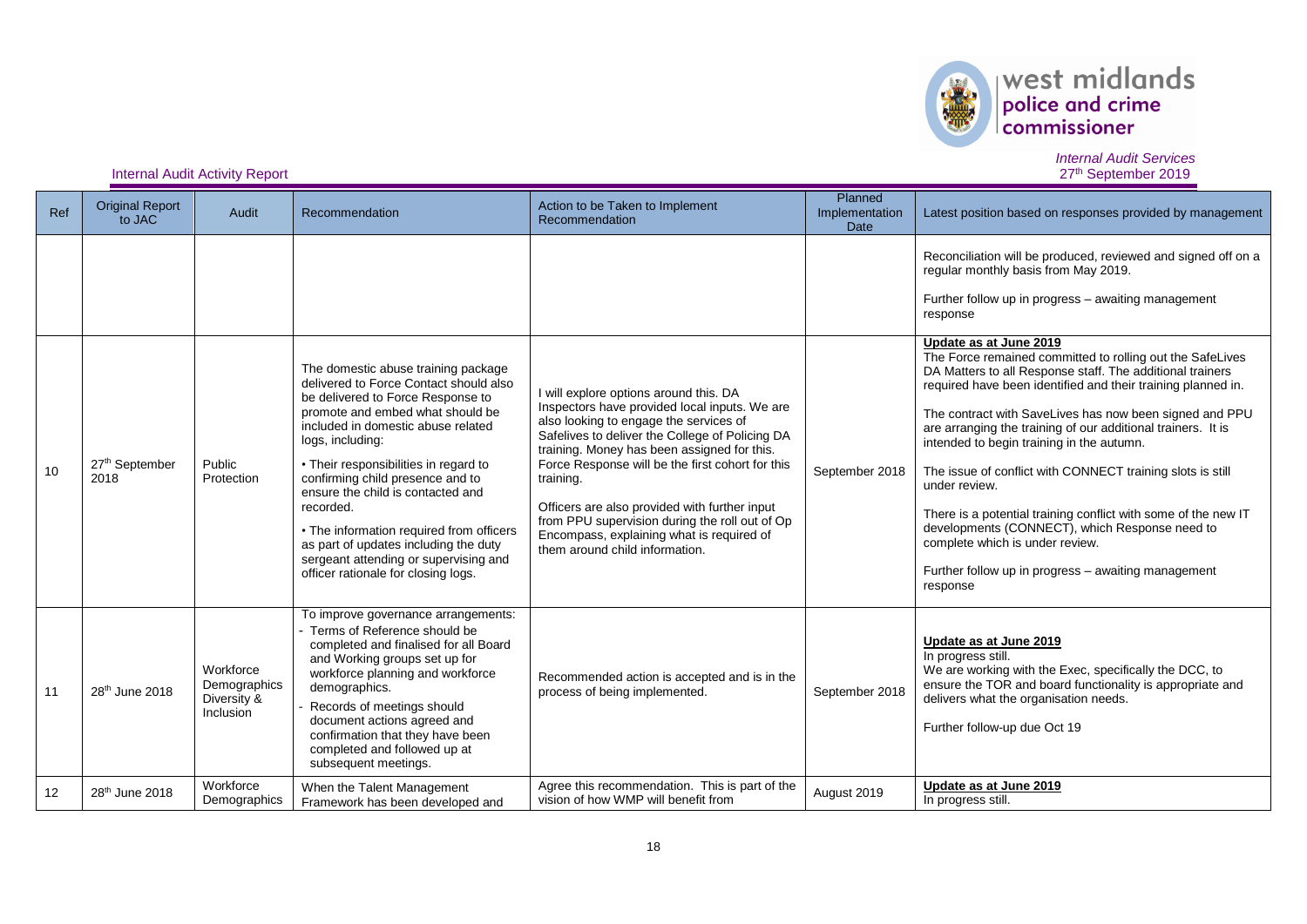

| Ref | <b>Original Report</b><br>to JAC | Audit                                 | Recommendation                                                                                                                                                                                                                                                                                                                                                                   | Action to be Taken to Implement<br>Recommendation                                                                                                                                                                                                                                                                                                                                                                                                                                                                                                                                                                                                                                                                                                                                                                                                                                                                                                                                                                                                                                                                                                                                                                                                                                                 | Planned<br>Implementation<br>Date | Latest position based on responses provided by management                                                                                                                                                                                                                                                                                                                                                                                                                                                                                                                                                                                                                                                                                                                                                   |
|-----|----------------------------------|---------------------------------------|----------------------------------------------------------------------------------------------------------------------------------------------------------------------------------------------------------------------------------------------------------------------------------------------------------------------------------------------------------------------------------|---------------------------------------------------------------------------------------------------------------------------------------------------------------------------------------------------------------------------------------------------------------------------------------------------------------------------------------------------------------------------------------------------------------------------------------------------------------------------------------------------------------------------------------------------------------------------------------------------------------------------------------------------------------------------------------------------------------------------------------------------------------------------------------------------------------------------------------------------------------------------------------------------------------------------------------------------------------------------------------------------------------------------------------------------------------------------------------------------------------------------------------------------------------------------------------------------------------------------------------------------------------------------------------------------|-----------------------------------|-------------------------------------------------------------------------------------------------------------------------------------------------------------------------------------------------------------------------------------------------------------------------------------------------------------------------------------------------------------------------------------------------------------------------------------------------------------------------------------------------------------------------------------------------------------------------------------------------------------------------------------------------------------------------------------------------------------------------------------------------------------------------------------------------------------|
|     |                                  | Diversity &<br>Inclusion              | skills and capabilities for posts are<br>mapped against those of the people in<br>those posts, skills gap analysis should<br>been completed to assess gaps<br>between available and required<br>resources. Plans and actions should<br>be agreed to help address these gaps<br>and help deliver the future workforce.<br>This should be monitored and reported<br>appropriately. | implementing a talent mgmt. framework. This<br>project is in its early stages hence the target<br>date in 2019.                                                                                                                                                                                                                                                                                                                                                                                                                                                                                                                                                                                                                                                                                                                                                                                                                                                                                                                                                                                                                                                                                                                                                                                   |                                   | The pause to this work is likely to continue for some time<br>longer while we work to deliver the roll out of WMP<br>conversations<br>Further follow-up due Oct 19                                                                                                                                                                                                                                                                                                                                                                                                                                                                                                                                                                                                                                          |
| 13  | Dec 18                           | Digital<br>Experience for<br>Citizens | Staff should be reminded to update<br>eNotes with the relevant information<br>from the Thrive assessment to ensure<br>any potential victims are identified and<br>there is a transparent record to support<br>decisions.                                                                                                                                                         | Force Contact are currently refreshing the<br>training and awareness of THRIVE and how it<br>is used. This will include a necessity test of<br>completion built into the training delivery to<br>standardise when the assessments should be<br>applied and in particular to non-vulnerability<br>crime such as that recorded via Online<br>Reporting. Online reporting is designed and<br>only available for specific crime types, which<br>fall into the volume category, whilst there will<br>be a requirement to conduct a THRIVE<br>assessment in some instances this is not<br>required for each case. The training is<br>designed by ensure staff understand THRIVE<br>and how to use it, crimes reported online by<br>the nature will not involve threat to life related<br>issues as the online reporting tool directs such<br>cases to be reported via 999 or 101 and the<br>questions within the tool continual assess this<br>process to understand if persons are at risk of<br>harm, in danger, crime in progress, where the<br>answers to these questions are such then at<br>that stage the person is again directed to 999.<br>This will remain under review as WMP<br>develops processes for more crimes and<br>incidents and will continually feature in the<br>build of these. | December 2018                     | Update as at August 2019<br>Communication and reviews around the use of online<br>reporting and the assessment by staff in managing this<br>continues and THRIVE assessments and log creations are<br>apparent. This follows messaging relating to this requirement<br>when appropriate.<br>The working group to redesign THRIVE is continuing to make<br>progress, but not yet finalised.<br>Further development papers and communication material has<br>been designed and shared with exec lead ACC Johnson.<br>The Head of Force Contact is satisfied that in terms of this<br>recommendation for communication to staff and the dip<br>sampling of THRIVE assessment for OIR is complete.<br>although will remain a constant due to changing staff and<br>human error.<br>Further follow-up due Dec 19 |
| 14  | Dec 18                           | Application of<br>THRIVE+             | The arrangements in place to lead,<br>manage, monitor, evaluate and report                                                                                                                                                                                                                                                                                                       | A new THRIVE working group has been                                                                                                                                                                                                                                                                                                                                                                                                                                                                                                                                                                                                                                                                                                                                                                                                                                                                                                                                                                                                                                                                                                                                                                                                                                                               | End of Dec 2018                   | Update as at June 19<br>Policy is written and has been consulted on in accordance                                                                                                                                                                                                                                                                                                                                                                                                                                                                                                                                                                                                                                                                                                                           |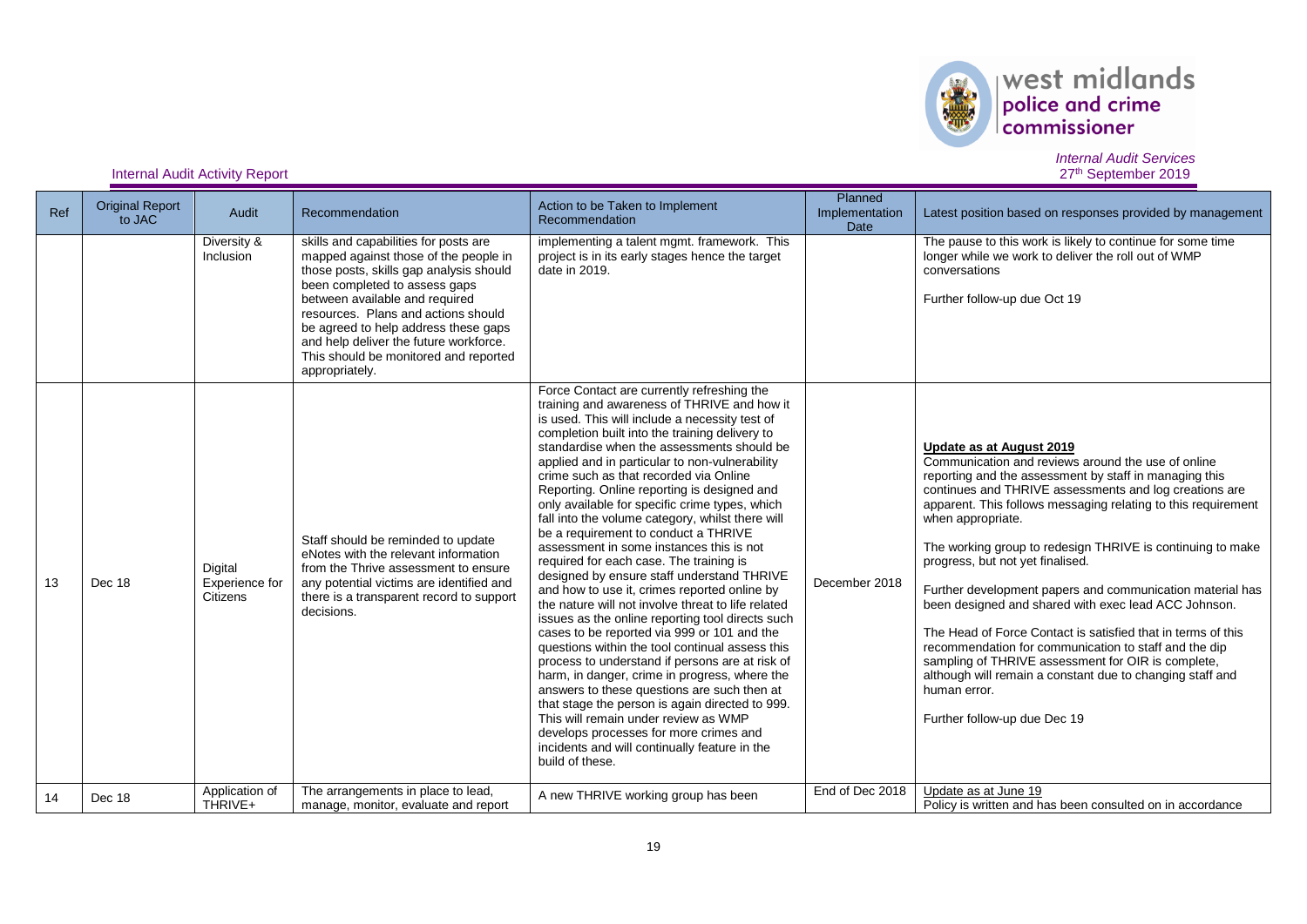

# $\left\vert \text{west midlands}\right\vert _{\text{conmissioner}}$

#### *Internal Audit Services* 27<sup>th</sup> September 2019

**Internal Audit Activity Report** 

| Ref | <b>Original Report</b><br>to JAC | Audit                     | Recommendation                                                                                                                                                                                                                                                                                                                                                                                                                                                                                                 | Action to be Taken to Implement<br>Recommendation                                                                                                                                                                                                                                                                                                                                                                                                                                                                                                                         | Planned<br>Implementation<br>Date | Latest position based on responses provided by management                                                                                                                                                                                                                                                                                                                                                                                                                                                                                   |
|-----|----------------------------------|---------------------------|----------------------------------------------------------------------------------------------------------------------------------------------------------------------------------------------------------------------------------------------------------------------------------------------------------------------------------------------------------------------------------------------------------------------------------------------------------------------------------------------------------------|---------------------------------------------------------------------------------------------------------------------------------------------------------------------------------------------------------------------------------------------------------------------------------------------------------------------------------------------------------------------------------------------------------------------------------------------------------------------------------------------------------------------------------------------------------------------------|-----------------------------------|---------------------------------------------------------------------------------------------------------------------------------------------------------------------------------------------------------------------------------------------------------------------------------------------------------------------------------------------------------------------------------------------------------------------------------------------------------------------------------------------------------------------------------------------|
|     |                                  |                           | on THRIVE+ across the Force should<br>be reviewed to ensure there is<br>appropriate oversight of its application<br>and usage across the force and not just<br>within Force Contact.                                                                                                                                                                                                                                                                                                                           | created and is chaired by Chief Supt Richard<br>Fisher. The primary actions of this group are to<br>write the policy with regards to how WMP uses<br>THRIVE and assign a clear governance<br>structure to this which will be presented to FET<br>to agree.                                                                                                                                                                                                                                                                                                                |                                   | with Force Policy, receiving support.<br>Due to wider demands and the roll out of Control Works and<br>Connect this work has taken longer than expected. The<br>THRIVE working group is set up and making progress.<br>A new infographic is being created for THRIVE which<br>amends the approach, which will need to be agreed by FET.<br>This is expected by end of July 2019.<br>Further follow up in progress - awaiting management<br>response                                                                                         |
| 15  | Dec 18                           | Application of<br>THRIVE+ | Executive Team should review the<br>approach to THRIVE+ to determine<br>whether its use is considered a<br>mandatory requirement. If so, this<br>should be underpinned by a force wide<br>policy setting out the expectations<br>around the expected use of THRIVE+,<br>including how it should be embedded in<br>all policy decisions.                                                                                                                                                                        | Audits are in place within Force Contact and<br>PPU to understand and assess the consistent<br>use of THRIVE however this is not embedded<br>across all functions within WMP.<br>Following the design of the policy and<br>agreement on this, combined with requests<br>that have been sent to other forces to<br>understand their approach in designing WMP<br>final position. Once this is in place that a<br>robust audit structure will be developed to<br>ensure THRIVE is consistently adopted and<br>used within the correct approach as defined by<br>the policy. | End of March<br>2019              | Update as at June 19<br>The new policy and process means that THRIVE is built into<br>the NDM and is a thought out process and structure rather<br>than a separate assessment in its own right.<br>This will be presented to FET by End of July 2019<br>Further follow up in progress - awaiting management<br>response                                                                                                                                                                                                                     |
| 16  | Dec 18                           | Application of<br>THRIVE+ | To ensure THRIVE+ is appropriately<br>embedded a review of training provided<br>to staff should be undertake to promote<br>its continued and effective use. This<br>should include:<br>Seeking assurances from L&D that<br>new recruits induction package<br>includes THRIVE+ and if not take<br>action to include:<br>Reviewing the training package<br>being developed by the THRIVE+<br>Working Group to establish if it is<br>appropriate to roll out across the<br>Force.<br>Continued refresher training | L and D are part of the THRIVE working group<br>and an action has been set to review and<br>refresh all training material for THRIVE in<br>accordance with the new policy design.<br>It is not appropriate to design the training until<br>policy and purpose of the use of THRIVE is<br>clearly defined.                                                                                                                                                                                                                                                                 | End Feb 2019                      | Update as at June 19<br>Learning and Development sit as part of the working group<br>and THRIVE continues to be trained in its current guise to all<br>new recruits.<br>Once the new policy and guidelines are agreed L and D will<br>prepare amended learning material and embed into training.<br>The aim of the new policy is to simplify THRIVE and its<br>understanding so that it features as an everyday occurrence<br>rather than a separate standalone process.<br>Further follow up in progress - awaiting management<br>response |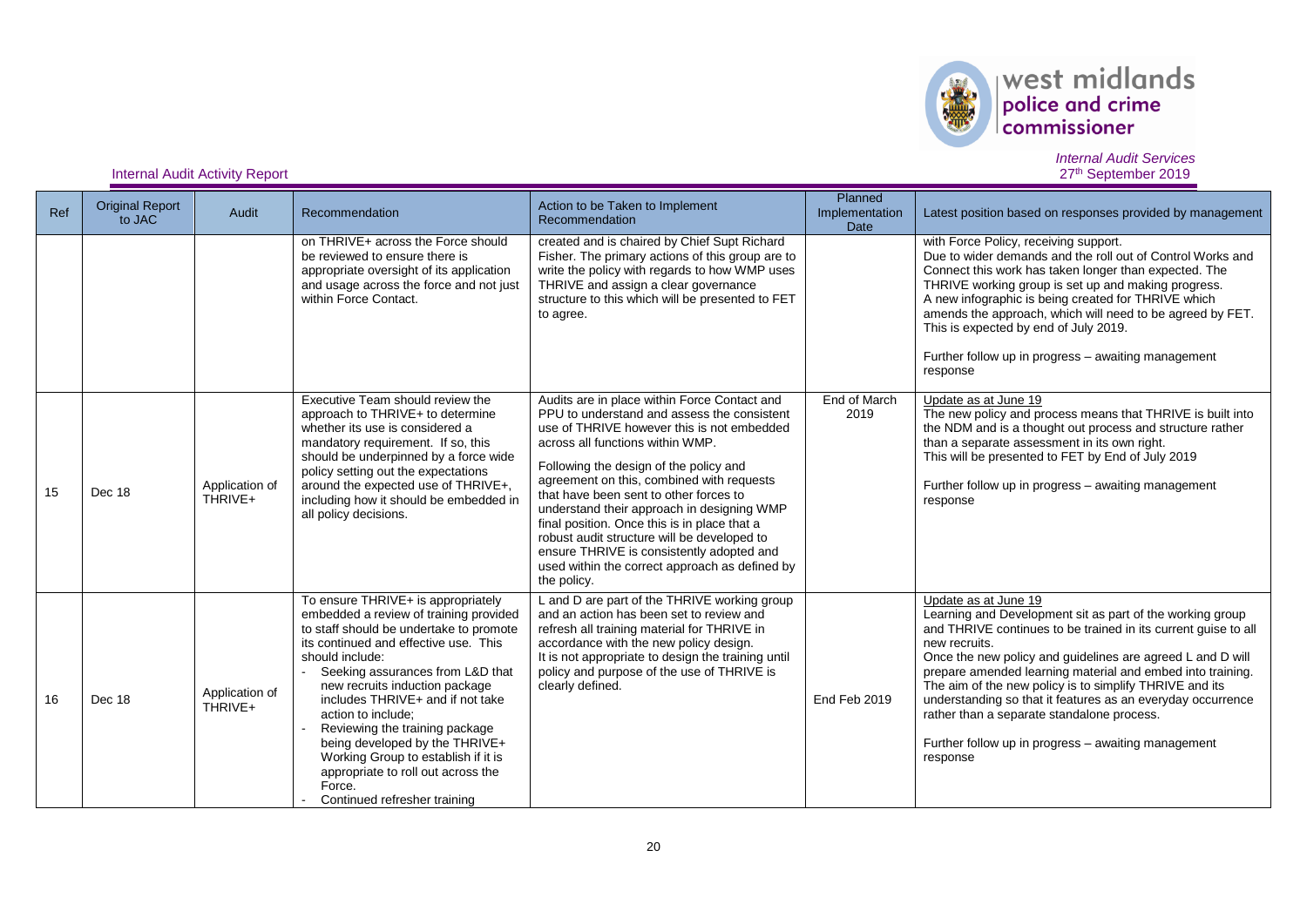

## west midlands

*Internal Audit Services* 27<sup>th</sup> September 2019

### **Internal Audit Activity Report**

| Ref | <b>Original Report</b><br>to JAC | Audit                                        | Recommendation                                                                                                                                                                                                                                                                                                                                                                                                                                                                                                                      | Action to be Taken to Implement<br>Recommendation                                                                                                                                                                                                                                                                        | Planned<br>Implementation<br><b>Date</b> | Latest position based on responses provided by management                                                                                                                                                                                                                                                                                                                                                                                                                                  |
|-----|----------------------------------|----------------------------------------------|-------------------------------------------------------------------------------------------------------------------------------------------------------------------------------------------------------------------------------------------------------------------------------------------------------------------------------------------------------------------------------------------------------------------------------------------------------------------------------------------------------------------------------------|--------------------------------------------------------------------------------------------------------------------------------------------------------------------------------------------------------------------------------------------------------------------------------------------------------------------------|------------------------------------------|--------------------------------------------------------------------------------------------------------------------------------------------------------------------------------------------------------------------------------------------------------------------------------------------------------------------------------------------------------------------------------------------------------------------------------------------------------------------------------------------|
|     |                                  |                                              | approaches should be considered to<br>reinforce and further embed<br>THRIVE+.                                                                                                                                                                                                                                                                                                                                                                                                                                                       |                                                                                                                                                                                                                                                                                                                          |                                          |                                                                                                                                                                                                                                                                                                                                                                                                                                                                                            |
| 17  | Dec 18                           | Application of<br>THRIVE+                    | The performance monitoring<br>arrangements to assess the usage of<br>THRIVE+ should be developed and<br>communicated so there is a consistent<br>approach across the force to review the<br>application of THRIVE+, identify any<br>issues and share best practices.                                                                                                                                                                                                                                                                | Once Policy and Governance is signed off with<br>regards to how WMP uses THRIVE, then the<br>THRIVE working group will design the<br>performance measures associated to this in<br>conjunction with Strategic Intel                                                                                                      | End of March<br>2019                     | Update as at June 19<br>Policy and governance for THRIVE are still being agreed. A<br>draft policy has been written however until this has been<br>signed off and THRIVE becomes embedded across the force<br>we are unable to determine performance measures.<br>Further follow up in progress - awaiting management<br>response                                                                                                                                                          |
| 18  | Sept 18                          | Pensions                                     | To ensure no changes to pensioner<br>records are made incorrectly or<br>fraudulently:<br>- Pensions Department should utilise<br>the daily audit reports provided by<br>Payroll to carry out independent<br>verification checks on amendments to<br>records back to original source<br>documentation to confirm accuracy and<br>legitimacy of changes.<br>- All records should be endorsed<br>appropriately to verify the check.<br>The Department should also ensure<br>that amendments to personal data are<br>actioned promptly. | The pension team currently have a process in<br>place that all amendments to the payroll are<br>independently checked by another member of<br>the pension team. We currently do not check<br>the audit report back to the original source.<br>However going forward we will incorporate this<br>check into our processes | 01/10/2018                               | Update as at June 19<br>The Assistant Director Shared Services, confirmed on<br>18/6/19 that this recommendation has recently been<br>implemented and process is being completed. Internal Audit<br>is awaiting evidence of checks to confirm implementation<br>before closing recommendation.<br>Further follow-up in progress - awaiting management<br>responses                                                                                                                         |
| 19  | Dec 18                           | Independent<br>Custody<br>Visiting<br>Scheme | The office must improve its<br>management of vetting to ensure that<br>ICVs visiting Force sites are<br>appropriately vetted. This should<br>include having mechanisms in place to<br>clearly produce management<br>information identify when vetting is due<br>to expire so proactive action can be<br>taken to obtain up to date clearances.<br>ICVs without in date vetting should not<br>be used until vetting is renewed.                                                                                                      | Steps are in place to ensure that up to date<br>vetting is in place. This should be completed<br>imminently, depending on the ability of PSD<br>vetting to respond quickly.                                                                                                                                              | December 2018                            | Update as at July 19<br>The vetting spreadsheet is showing a more up to date record<br>now of our ICVs vetting status.<br>We intend to amend the current/ create new spreadsheet that<br>will have the ability to show when ICV vetting's are due. We<br>also now started to receive e-mails from Force vetting as well<br>which has helped confirm who are due. Intend to update<br>vetting spreadsheet by Sept 2019 before next round of<br>recruitment.<br>Further follow up due Oct 19 |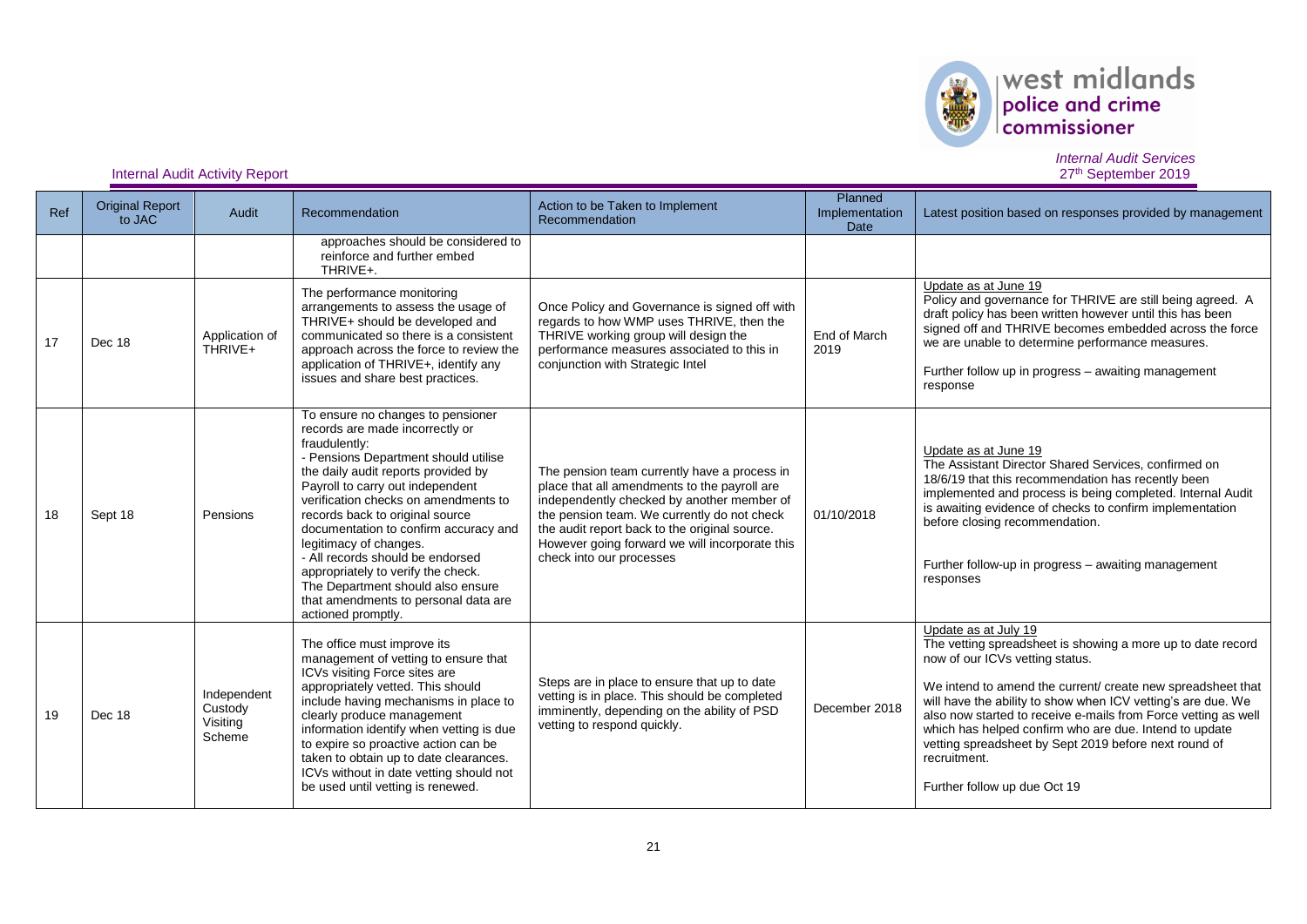

## west midlands

### **Internal Audit Activity Report**

| Ref | <b>Original Report</b><br>to JAC | Audit                                     | Recommendation                                                                                                                                                                                                                                                                                                                                                                                                                                                                                                      | Action to be Taken to Implement<br>Recommendation                                                                                                                                                                                                                                                                                                                                                           | Planned<br>Implementation<br>Date                                                   | Latest position based on responses provided by management                                                                                                                                                                                                                                                                                                                                                                                                                                                                                                                                                                                                                                                                                                                                                                                                                                                                                                                                                                         |
|-----|----------------------------------|-------------------------------------------|---------------------------------------------------------------------------------------------------------------------------------------------------------------------------------------------------------------------------------------------------------------------------------------------------------------------------------------------------------------------------------------------------------------------------------------------------------------------------------------------------------------------|-------------------------------------------------------------------------------------------------------------------------------------------------------------------------------------------------------------------------------------------------------------------------------------------------------------------------------------------------------------------------------------------------------------|-------------------------------------------------------------------------------------|-----------------------------------------------------------------------------------------------------------------------------------------------------------------------------------------------------------------------------------------------------------------------------------------------------------------------------------------------------------------------------------------------------------------------------------------------------------------------------------------------------------------------------------------------------------------------------------------------------------------------------------------------------------------------------------------------------------------------------------------------------------------------------------------------------------------------------------------------------------------------------------------------------------------------------------------------------------------------------------------------------------------------------------|
| 20  | Sept 18                          | National<br>Uniform<br>Managed<br>Service | Management checks should be<br>introduced to give assurances that<br>processes regarding 'scale of issue' are<br>working effectively and the Supplier<br>invoices are accurate. These checks<br>should include:<br>- (1) Ensuring invoices agree to listing<br>of orders and credits.<br>- (2) ensuring that orders have not<br>exceeded scales of issue.<br>- (3) where a Superuser has placed an<br>order that there is appropriate<br>supporting documentation,<br>- (4) that returns have been credited<br>etc. | Set up a regime of dip sampling to ensure the<br>4 areas identified are within the scale of issue<br>limits, documentation is in place for orders and<br>invoice and credits are up to date and<br>accurate.                                                                                                                                                                                                | 31st October<br>2018                                                                | Update as at July 19<br>The invoicing is part of the monthly performance review.<br>DHL's finance lead attends this meeting to support this.<br>(2) The team has identified a number of issues with incorrect<br>orders being raised by super users. Work is underway with<br>Shared Services (SS) to reinforce the basics – check scale of<br>issue, previous orders and Cx details – before ordering. I am<br>working with Ros Cole is SS to complete this and refine the<br>processes that will include dip sampling.<br>(3) See comment (2) above. Super user to ensure the Cx<br>reference number is added to the DOP order comments and<br>the order number added to the Cx query. Dip sample as per<br>$(2)$ above.<br>(4) A report is produced by DHL - sample attached that is<br>reviewed in the performance meeting with DHL. - Further<br>work required to identify why returns have been raised and<br>no product received by DHL - officers not following<br>processes potentially.<br>Further follow up due Oct 19 |
| 21  | Sept 18                          | National<br>Uniform<br>Managed<br>Service | WMP need to ensure that returns are<br>being promptly credited to the account<br>and challenge DHL when there are<br>delays or missing credits.<br>This should include reviewing returns<br>which are listed as 'requested' to<br>ensure they are promptly credited to<br>individual scales of issue and WMP<br>funds                                                                                                                                                                                               | Work already underway with Finance to<br>identify realistic annual budget and reporting<br>KPIs for the Uniform Board. There is a<br>standing agenda item on the Uniform Board for<br>financial review. Meet with Supt Dolby to<br>discuss BAU budget as per action from last<br>Uniform Board<br>Project still working on project closure<br>document which will identify any savings<br>realised for NUMS | 31st December<br>2018                                                               | Update as at July 19<br>Detail reports requested from Finance. Work in progress with<br>Finance to review the spend and allocation to various<br>budgets (central, CTU, ROCU, Reserves, Firearms Uplift) to<br>ensure accuracy. Progress is shared with the Uniform Board.<br>Further follow up due Oct 19                                                                                                                                                                                                                                                                                                                                                                                                                                                                                                                                                                                                                                                                                                                        |
| 22  | Sept 18                          | National<br>Uniform<br>Managed<br>Service | To improve controls around Super-user<br>access and usage of the Dynamic<br>Ordering platform:<br>- (1) Facilities Management should<br>undertake regular sampling of orders<br>placed by Super-users to ensure there<br>is adequate documentation to support<br>orders either placed on behalf of other                                                                                                                                                                                                            | (1) To form part of the dip sampling process as<br>per Risk 1 & 3<br>(2) Carry out quarterly audit of super users to<br>ensure access remains appropriate<br>(3) Confirm with DHL that the process to<br>'close' user accounts when they leave also<br>locks the account for future super user orders.<br>Work with DHL to resolve any gaps in the                                                          | (1) 31st October<br>2018<br>(2) 31st October<br>2018<br>$(3)$ 30th<br>November 2018 | Update as at July 19<br>(1) Work is on-going with Shared Services<br>(2) DHL will provide data on super users. Quarterly reports to<br>be scheduled.<br>(3) This work is on-going with DHL and affects all on-boarded<br>NUMS forces. DHL developing process to archive users who<br>have left the organisation. This will remove them and the<br>details from the DOP, but retain the information for audit                                                                                                                                                                                                                                                                                                                                                                                                                                                                                                                                                                                                                      |